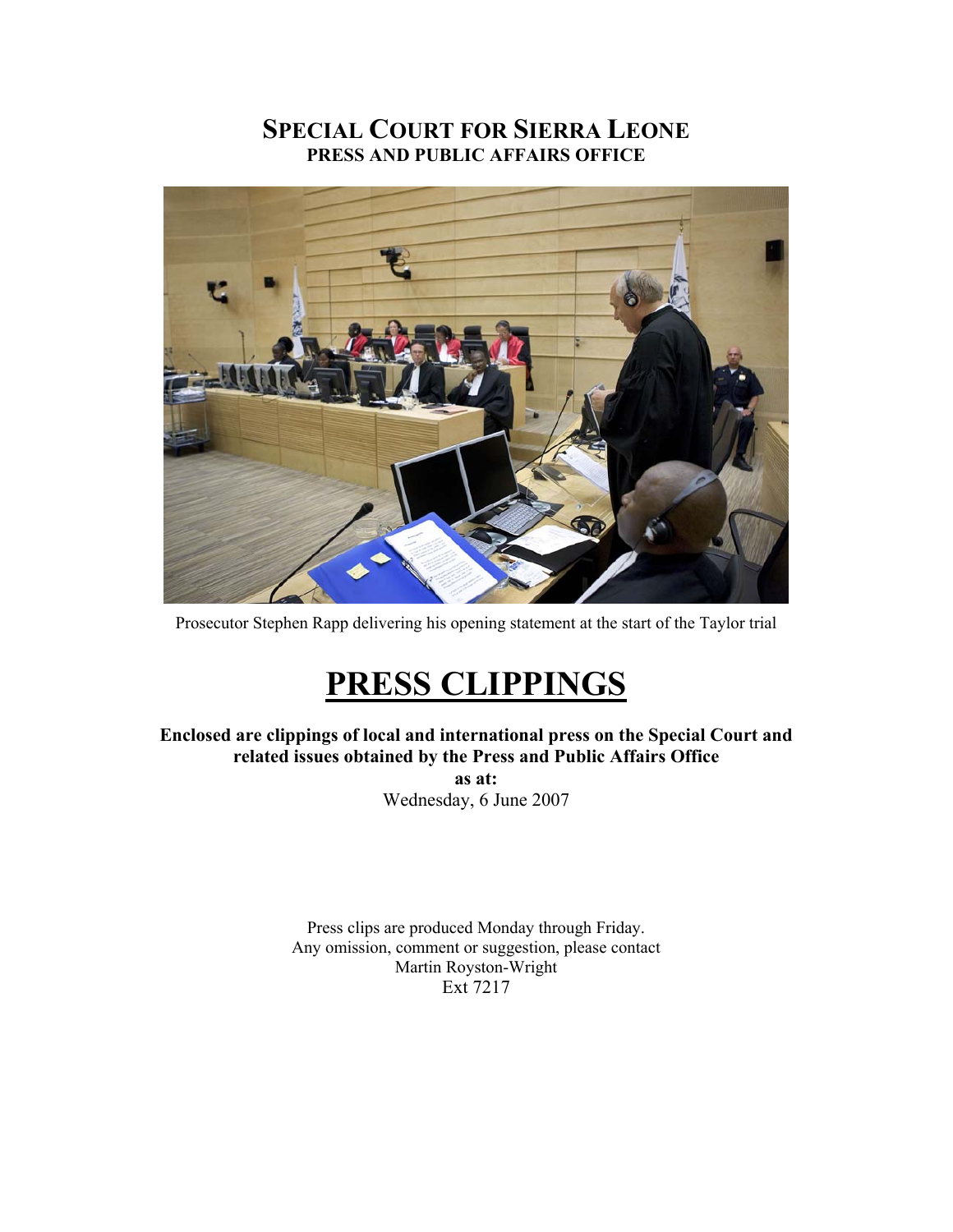| <b>International News</b>                                                     |              |
|-------------------------------------------------------------------------------|--------------|
| Drama at The Hague: Khan versus Sebutinde / The Patriotic Vanguard            | Pages 3-7    |
| Charles Taylor, The Spoilt and Pampered Brat of Liberia / Cocorioko           | Page 8       |
| Rights Groups Welcome Trial of African Dictator / One World US                | Pages $9-10$ |
| Atrocity on Trial / Metro New York                                            | Pages 11-12  |
| Charles Taylor Defies War Crimes Trial / World War 4 Report                   | Page 13      |
| Tell Charles Taylor We're Surfing / Time                                      | Pages 14-15  |
| Dramatic Start of Taylor's Trial / The Analyst (Monrovia)                     | Pages 16-22  |
| CEDE, JPC Welcome Trial / The Inquirer (Monrovia)                             | Pages 23-24  |
| UNMIL Public Information Office Media Summary / UNMIL                         | Pages 25-27  |
| Zimbabwe: President Risks Liberia's Ex-Leader's Fate- Says Minister / Reuters | Page 28      |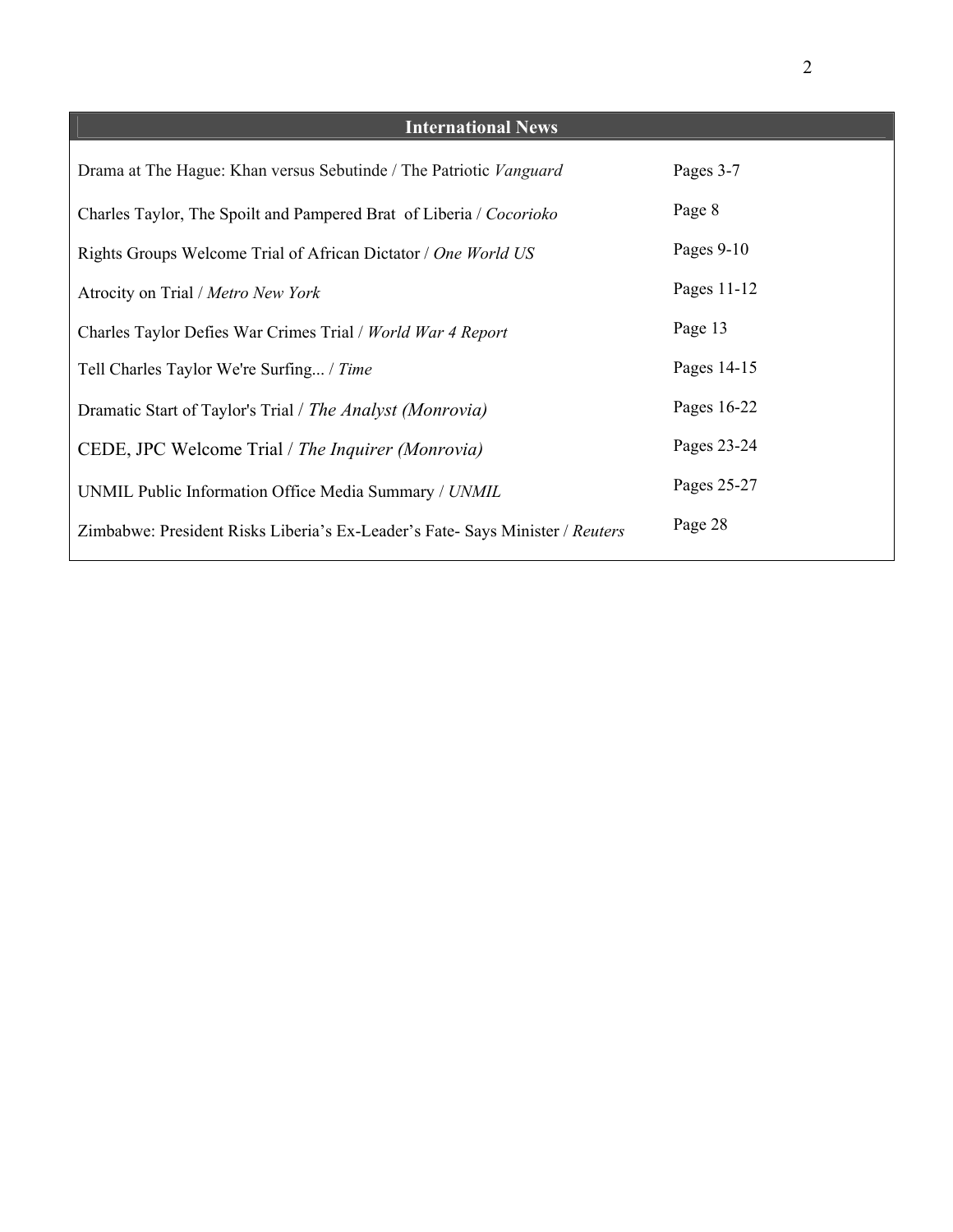# The Patriotic Vanguard

Tuesday, 5 June 2007

### **Drama at The Hague: Khan versus Sebutinde**



.



By Teddy Foday-Musa, at The Hague.

The Charles Taylor trial at The Hague started in a dramatic fashion yesterday with Taylor himself refusing to make an appearance but sending his lawyer to say he has lost confidence in the court in a way reminiscent of the late Serbian leader Slobodan Milosevic who also raved and ranted in similar circumstances.

But the disappointment of the media over the Taylor no-show was partly relieved by the sparring match between Mr.Karim Ahmad Asad Kahn, Taylor's lawyer, and Special Court judge Julia Sebutinde. Here is a blow by blow account of what transpired at The Hague yesterday:

1.The trial started at 10:30 (European Paris time). However, the trial itself was initially scheduled for 9:30, but later shifted to 10:30. An opportunity for locally based Sierra Leonean journalists to be able to catch up with the trial, since the Netherlands is two hours ahead of Sierra Leone.

2. The Accused: Mr. Charles McArthur Dahkpanna Gankay Taylor was not present at the trial. He remained sulking in his cell but sent in his lawyer.

Presiding Judge: Justice Julia Sebutinde.

Prosecution team: · Mr. Stephen Rapp (Lead)

· Mr. Mohamed Bangura.

Counsel for Charles Taylor: · Mr. Karim AA Khan (Lead)

· Mr. Jalloh.

Mr. Karim AA Khan the lead defence for Taylor walked away from the trial at 11:20 after a heated argument with the Judge. However, his co-defender Mr. Jalloh was directed by the judge to take control of the proceedings in the absence of Mr. Khan.

Acting Court Registrar: Mr. Herman von Hebel.

2. Arrival of Journalists: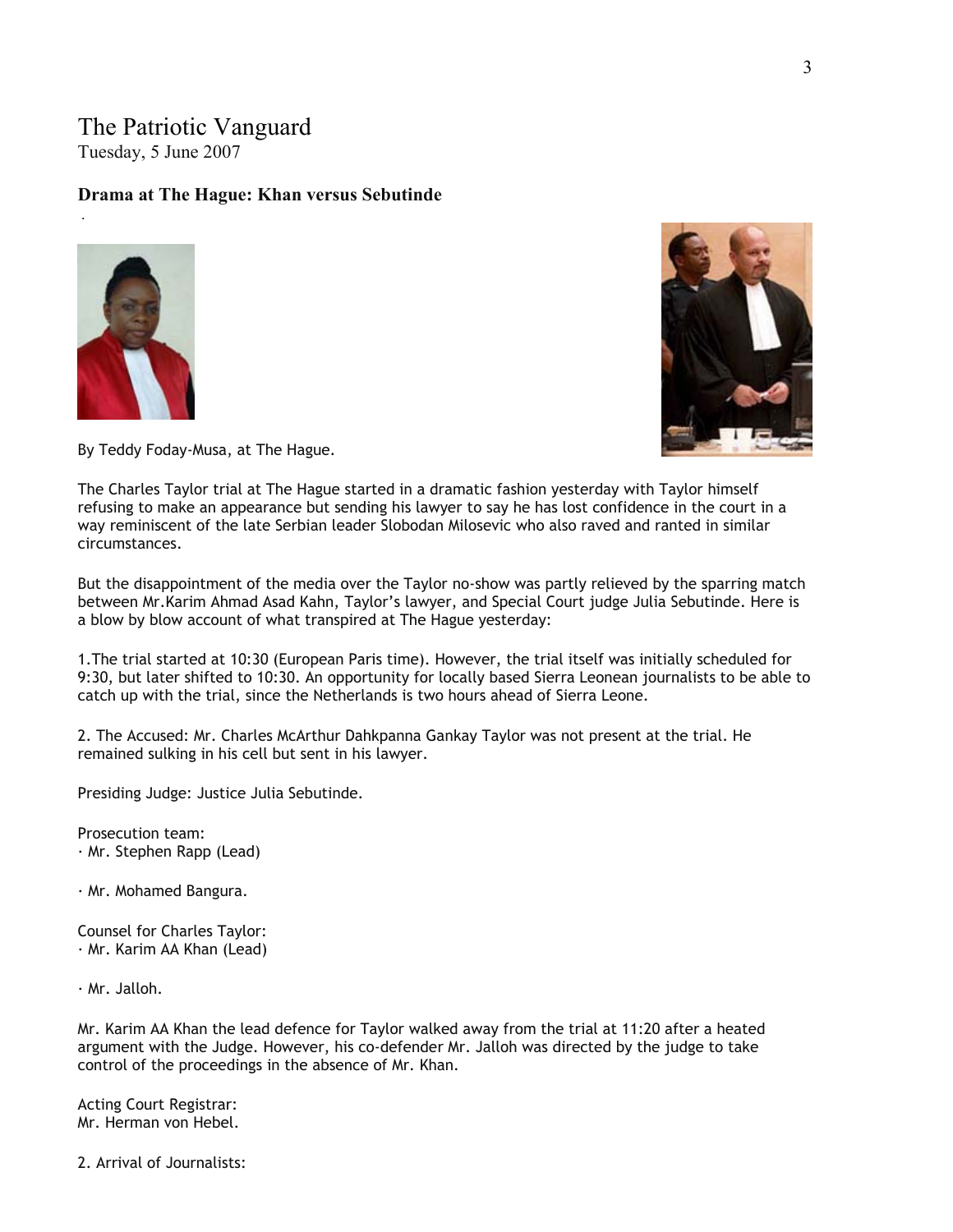The official arrival time for journalists was 8:00 a.m. However, the entrance gate on the side of the Dutch national telecommunication company-KPN, was already full of journalists even before 7:30 am. Journalists from prominent international broadcasting stations, including their television crews were all represented. Josephine Hazeley of the BBC was also in attendance.

Security was at its highest peak. Journalists were screened through the security check point before being admitted into the building. This was the case for all those who attended. After the screening, journalists were supposed to report at the reception desk in order to exchange their press cards for a special entrance permission card that was prepared for them.

Unfortunately, those cards were not available. Peter Andersen told the journalists that the ICJ (International Court of Justice) men did promise leaving at the reception all the cards, which they had not done. The situation at that point in time became almost unmanageable and embarrassing for Peter Andersen and Solomon Moriba the information men. They worked overtime to settle this thorny issue.

At the end of the day, it was agreed that journalists should enter with their own press cards. They did and later the other cards were distributed to them.

3. The Trial:

· The trial started at 10:30 am.

· This particular opening trial session was dedicated to the prosecutor in order for him to make his opening position statement.

· But before this time, Mr. Karim Khan, the lead counsel for Taylor was called upon by the judge to tell the court why Taylor was not present. This requested became quickly became a dramatic event.

· Khan stood up and spoke about Taylor's loss of confidence and fears that the trial will not be fair.

· However, the judge urged him to come to the point and not waste time.

· Mr Khan accepted but continued on the same theme. He brought up points that were not connected to the question of why Taylor was not in attendance.

· This angered the judge and she gave Mr Khan two minutes to summarise.

· Then Mr. Khan mentioned a letter which he claimed was written by Taylor.

· He read the letter but could not link it again to the question.

· It was at this point that the judge informed Mr Khan that he was "verging on contempt of court" as he was not acting on the directives of the court.

· Then Mr. Khan finally came to the point that he no longer has the mandate to represent Taylor as this has been clearly stated in the letter by Taylor himself.

This was the beginning of the confrontation between the judge and Mr. Khan. The judge requested the following:

· That it was now a directive coming from the court that Mr. Khan should represent Mr Taylor at least for that session (4th June).

But Mr. Khan refused and stressed the following points:

· That Mr. Taylor has officially sacked him. That Mr. Taylor will be representing himself.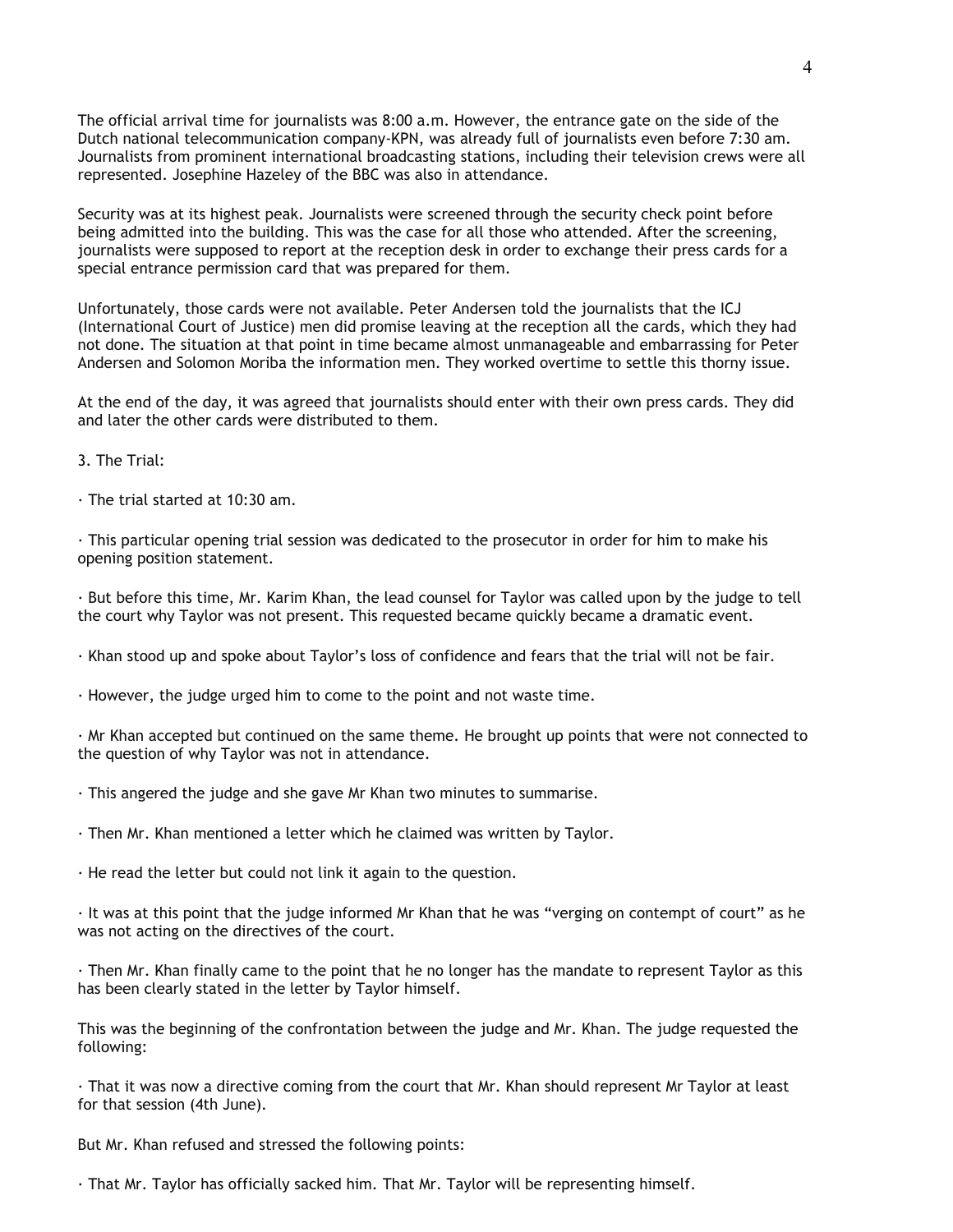· That Mr. Taylor is not convinced that he will be given a fair trial, noting the composition of the 9-man team of prosecution against a 2-man defence team.

· That Taylor has not been given adequate time and resources to prepare for his trial.

· Paramount was that Taylor has been refused to meet with his principal defender.

Upon completion, Mr Khan walked out of court at 11:20.

However, the judge gave another directive to Mr Jalloh the second counsel for Taylor to step into the shoes of Mr. Khan.

At this time, the prosecutor Mr Rapp came in. He said the following:

· That Mr Taylor had long since given a plea of not guilty to this court.

· Therefore, as protocol demands, whether Taylor is present or not, the proceedings should continue.

Rapp's submission was granted by the Judge and he was asked to present his case.

4. The presentation of the Prosecutors: Mr Stephen Rapp and Mr Mohamed Bangura.

The presentation was done in two phases with Mr Rapp presenting the case, and Mr Bangura presenting the specifics of the atrocities committed against the people of Sierra Leone.

Stephen Rapp:

· Started by thanking the Dutch government for hosting the court.

· Also thanked the two former prosecutors.

· He also registered his condolences to the 21 victims of the helicopter crash in Sierra Leone.

· He stated that his prosecution mandate and focus will be from the period: 30th November 1996 to 18th January 2002.

· He went on to give a brief historical background of Sierra Leone. He stressed the fact that it was a peaceful country until Taylor and his men came.

· He spoke about the witnesses and their readiness to prove what they have in store for Taylor.

· He called the names of people with who Taylor had worked both in Liberia and in Sierra Leone, in order to execute his "Common plan".

Mohamed Bangura:

He came in after a break which lasted for one hour. He started at 2:00pm.

He categorised the atrocities in to the following:

· Amputation

- · Sexual crimes
- · Forced labour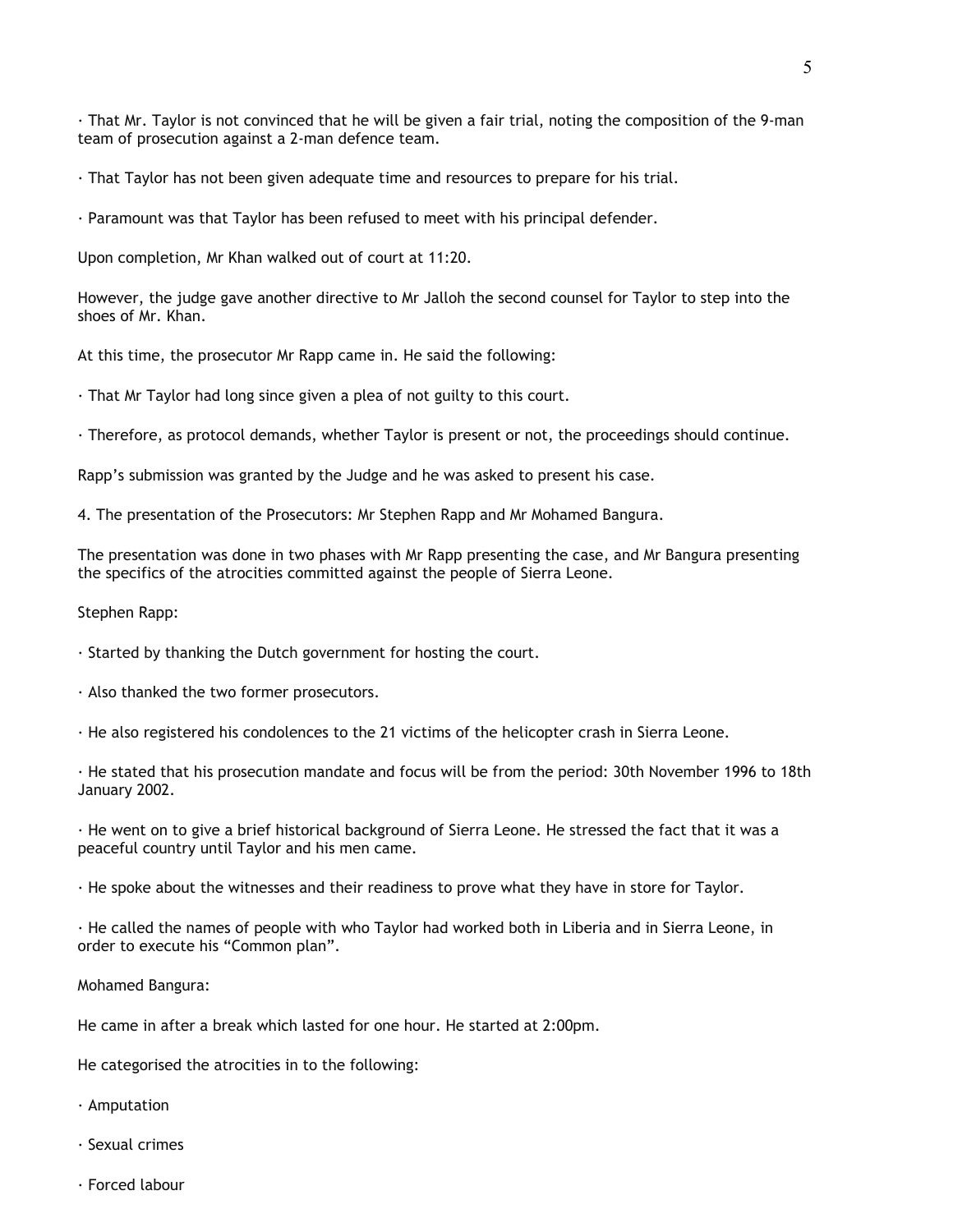#### · Conscription

· Child soldiers (SUB-Small Boys Unit) / (SGU-Small Girls Unit)

He also laid emphasis on the specific districts were these crimes took place: Kono, Kailahun, Kenema, Makeni were mentioned.

He also mentioned about the "FITI-FATA" operational code name adopted by the rebels. He explained that it means you can kill at random and at will.

Mr Bangura rounded up with a wise saying in Krio: "Net kam Tay-tay, doe go clean"......that is, no matter how long the night is, there will be daybreak. He attributed that to what Sierra Leoneans were expecting. Bangura, as a Sierra Leonean himself, was very passionate in his presentation. One can see the emotions on his face as he described the atrocities committed by RUF and Liberian rebels in Sierra Leone. The audience listened with rapt attention.

Second appearance of Stephen Rapp after the break:

Mr. Rapp came in again at 2:35

· He thanked Mr. Bangura for his eloquent presentation.

· This time he spoke about the evidences that they will be using against Taylor.

· He stressed on: Aiding and Abetting.

· He said they will be presenting a host of evidences against the accused, but prominent among them will be two written documents:

The written documents are:

· A report prepared by one of the RUF officials in the form of a diary. This he said, was supposed to inform Sankoh when he was back after he escaped from his house at Spur road. There were references in it linking Taylor.

· An RUF meeting report from 1996-99 about RUF diamond transactions. In this document, Taylor was repeatedly referred to as "Big Brother".

The prosecutor also made the point that Taylor did receive a host of signals, which would have been enough to let him know that he was doing something wrong to a certain set of people (Sierra Leoneans). He made reference to the following:

· Published reports about the suffering of Sierra Leoneans. · Liberian newspapers also reported about the horrible plight of Sierra Leoneans. .The apology of the RUF to Sierra Leoneans.

According to him, Taylor was very much aware of what he was doing, and that he was calculative in doing what he did with intent and purpose.

He also rounded up with a Krio parable: "Hundred days for tiff man, wan day for master Ose"..." He rounded up at 3:15 pm.

5. Judge Sebutinde:

· She thanked Mr Rapp.

· She registered her disappointment over Mr Khan walking away from the opening trial in The Hague.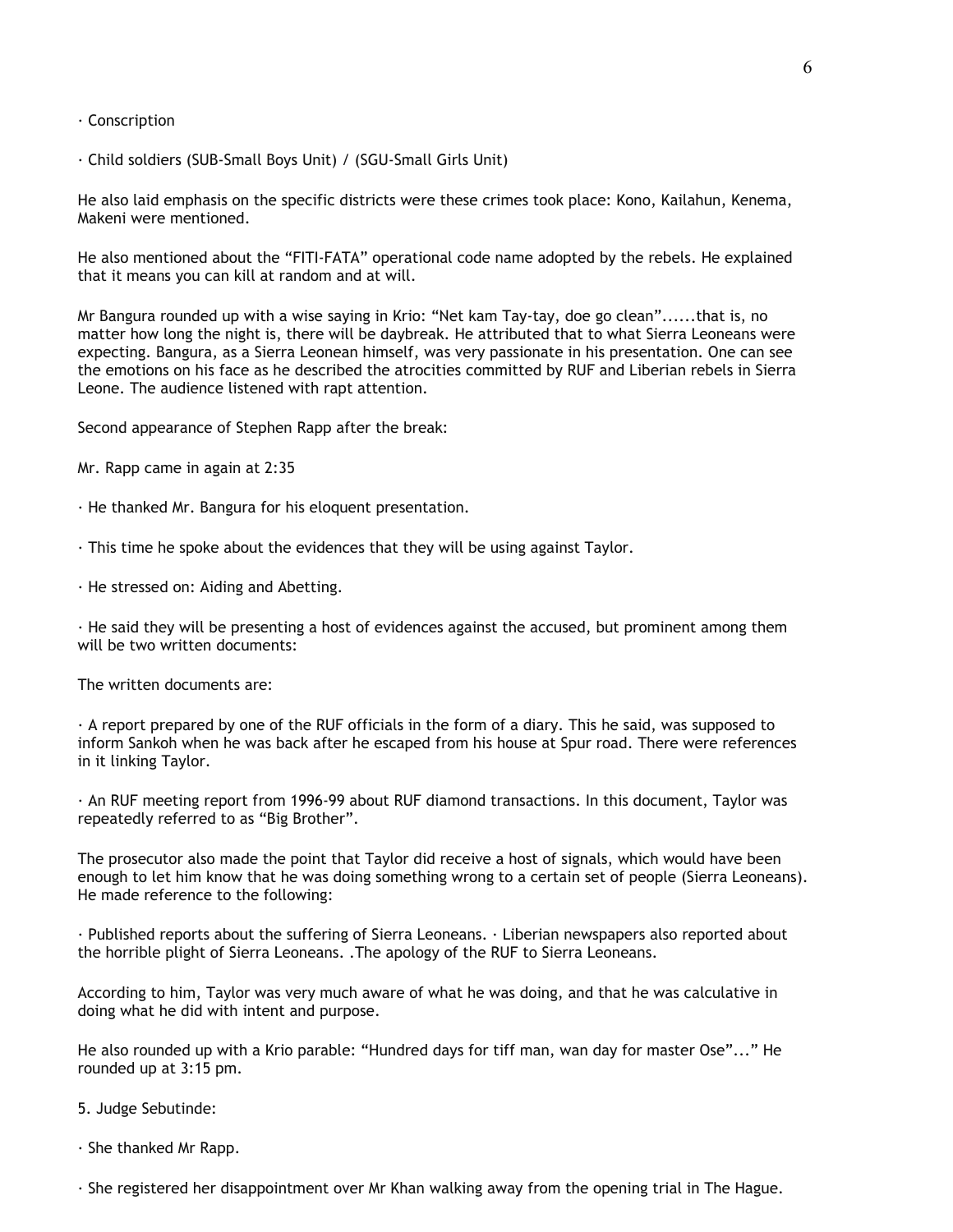· She made it clear that there are visible problems which have been left unsolved by the registrar

· Against this backdrop, she called on the Court Registrar to tell the court as to whether the principal defender of Mr Charles Taylor has been refused travelling documents to The Hague in order to have an audience with Mr Taylor.

Response by Acting Court Registrar: Mr Herman von Hebel:

He said that it was not necessary for the principal Defender to come to The Hague, since Mr Charles Taylor was already in touch with his defence counsel.

Final response from the Judge:

The Judge concluded that it was the right of Mr Taylor to speak to his principal defender. Therefore, Taylor should not be denied that right. Then she said. "I will call on Mr Jalloh from the Defence team to say something; after that, I am going to give directives to the registrar that should be carried out in the interest of this trial." Mr Jalloh was then called in.

Mr. Jalloh made the following points:

· That time and again, Mr Taylor had expressed wanting to have an audience with his Principal defender, but it is yet to happen.

· That a good legal team has not been assembled for him by the registrar. It is a team of 9 prosecutors against a team of two defence counsels.

· That all the 12 lawyers they have approached declined due to inadequate financial resources.

· That there is no office space for the operational activities of the defence team.

· That the defence team is operating from a cafeteria.

Then the judge gave her directives to the registrar.

The directives:

· To immediately facilitate the travel of the principal defender to The Hague, in order to have an audience with Mr. Charles Taylor.

· To provide Charles Taylor with adequate time and logistics for his trial.

She concluded that these are Taylor's rights, and that they should be given to him.

5. Adjournment:

Court was adjourned to the 25th June 2007 Time: 9: am.

Photos: Justice Julia Sebutinde, left, and Kahn in Freetown on Taylor's first appearance.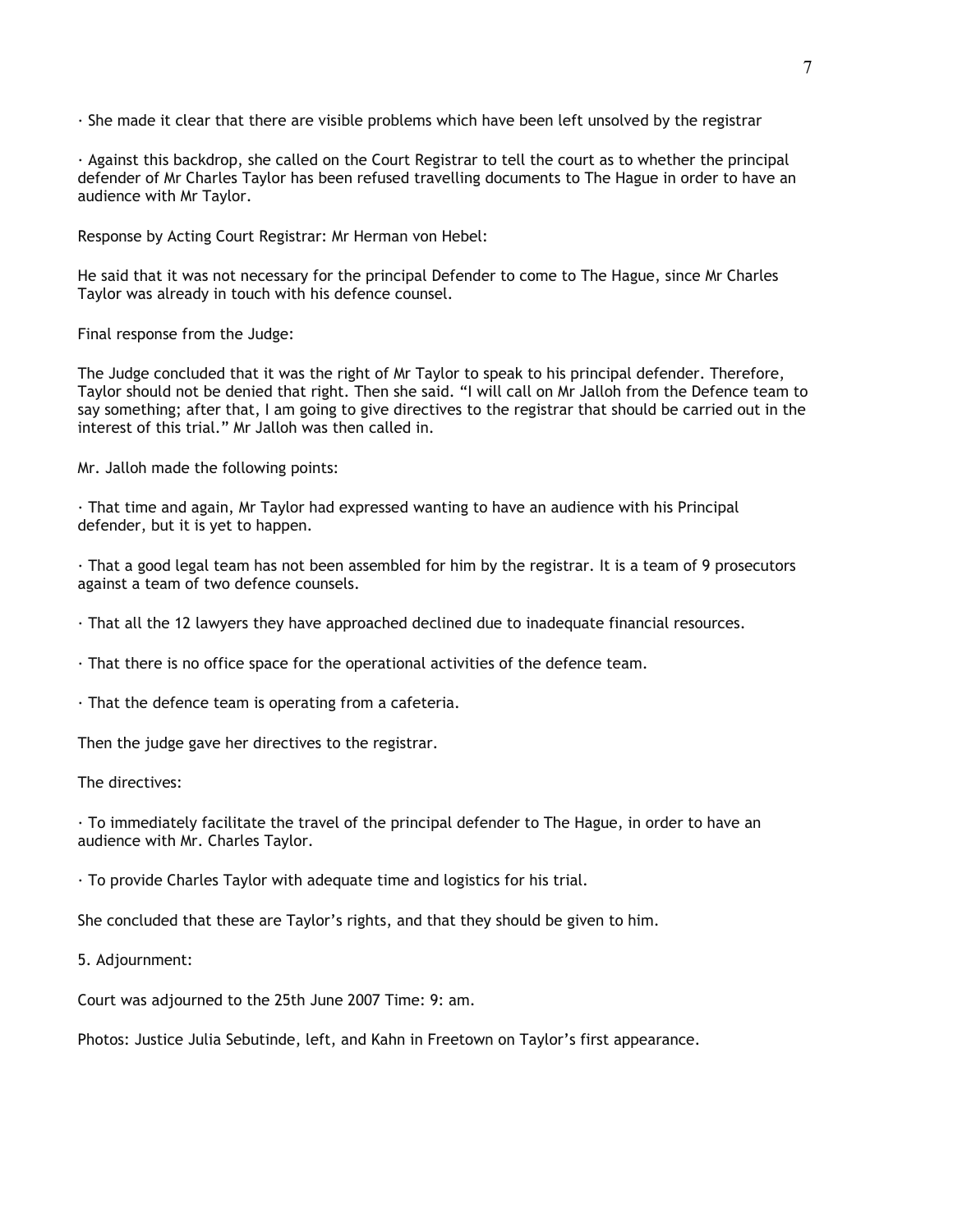Cocorioko Tuesday, 5 June 2007

#### **CHARLES TAYLOR, THE SPOILT AND PAMPERED BRAT OF LIBERIA.**

By Leeroy Wilfred Kabs-Kanu , Editor-In-Chief

All his life, Charles Taylor has always had his way. There are people who seem to have been born with the special blessings to get away with whatever they did. Where others would suffer gory penalties for their deeds, there are others who always seem to sail through their evil doings through fate ( ?) or the machinations of a machiavellian society that rewards the evil and punishes the just. We have so many of these people in Sierra Leone and Liberia. They always get away with it. And one person who epitmises this characteristic is Charles Taylor.

All Charles Taylor has ever received in life are rewards for his actions. And it is therefore not surprising the events that so far mark the start of his historic war crimes trial in the Hague. Charles thinks he can push buttons again to walk free from prosecution.

It is not a surprise that Charles Taylor thumbed his nose at the world by boycotting the first day of his trial. It has to be that way all the time. As far as Charlie Boy is concerned , others can stuff what they think about him. His own bloated self-concept and self-image are all that matters. He must always seek his own way out of the problems created by his own impunity.

When the late Liberian leader, Master -Sergeant Samuel K.Doe appointed him Director of the General Services Agency ( GSA ) in 1980, Taylor had a call to patriotic national stewardship. It was a test of his mettle and love for his country.After all, he was one of the members of the members of the Liberian reformist movements in the U.S. shouting their heads off against the late President William R. Tolbert in the late 1970s as opposition heightened against the rule of the True Whig Party ( TWP).

 But what did Taylor make of the golden opportunity offered him to serve his nation ? He turned it into an orgy of self-gratification and hedonistic enjoyment. A very lucrative job with potential for bribes from other corrupt citizens and residents, Taylor received huge cash payments under the table for granting favours to his cronies and exploitative citizens and residents, with the result that within a year, he had secretly become one of the richest men in his impoverished country. Not only did he fish illegal financial gains in the day; he filched with the city's stunning women at night.

An undeniably handsome man with film-star boyish looks, Charles Taylor was the typical ladies man. My first experience with Taylor left a bitter taste in my mouth about the daunting problems facing my adopted home of Liberia. It was during one of the Redemption Day Celebrations when Liberia at that time exploded with festivities and merriment to commemorate the Saturday April 12, 1980 military coup. I was sitting with friends enjoying the last days of my life as a pagan, in the Little Red Shop along Caldwell Road, by the Anderson Compound , when this flashy-looking young man drove in riding a Hummer-like SUV , accompanied by some beautiful women, drunk like Taylor himself, scantily dressed and virtually putting on show what their mothers gave them. Soon, everybody started whispering quietly: "Oh, dar Charles Taylor ...Dar de Director of GSA "

Taylor stomped into the bar like Lord Palmerstone himself.

#### CONTINUED TOMORROW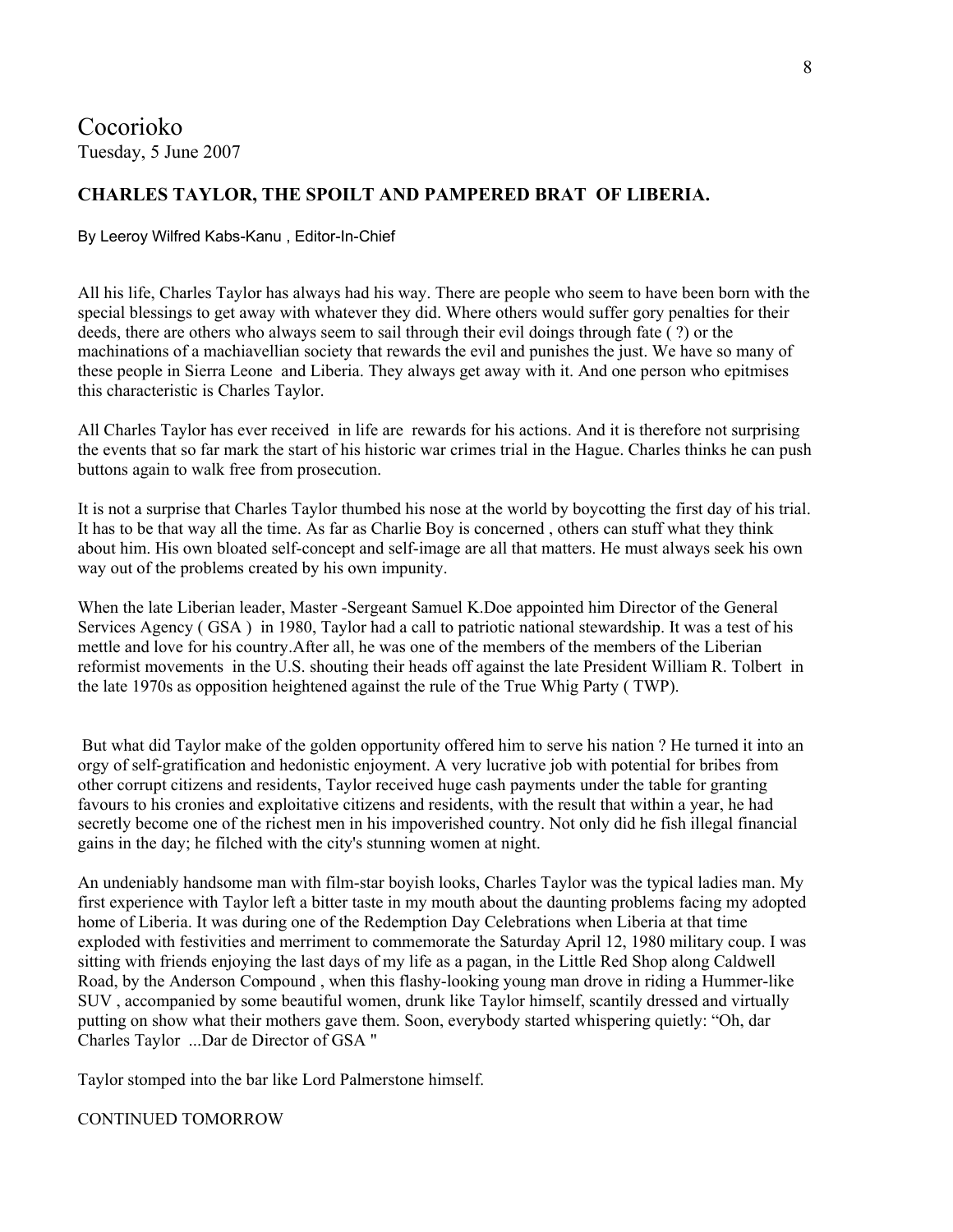One World US Tuesday, 5 June 2007 <http://us.oneworld.net/article/view/149990/1/4536>

#### **Rights Groups Welcome Trial of African Dictator**

#### [Haider Rizvi](mailto:useditors@oneworld.net)

UNITED NATIONS, Jun 5 (OneWorld) - Both the United Nations and some of the world's leading human rights organizations are welcoming the start of the trial of former Liberian president Charles Taylor.

"This is an important day for the international community," said UN Secretary-General Ban Ki-moon's spokesperson Marie Okabe. "This is a significant move towards peace."

Taylor is accused of committing war crimes during Sierra Leone's 11-year armed conflict. His trial started Monday in front of a UN-backed special court sitting in The Hague, Netherlands.

Human rights groups said they hoped Taylor's trial would a send strong signal to those who considered themselves above the law.

UN peacekeepers arresting Charles Taylor. © [United](http://www.un.org/)  **Nations** 

"The trial of a former president associated with human rights abuses across West Africa represents a break from the past," said Elise Keppler, counsel with Human Rights Watch's international justice program.

Commenting on Taylor's trial, Keppler added in a statement: "All too often, there has been no justice for victims of serious human rights violations. This trial puts would-be perpetrators on notice."

Taylor is the first African head of state to be indicted on serious crimes under international law.

Taylor, who ruled Liberia from 1997 to 2003, is being tried on 11 counts of war crimes and crimes against humanity during Sierra Leone's conflict. The alleged crimes include murder of civilians, using women as sex slaves, and using children as soldiers.

The former Liberian leader is charged on the basis of his alleged role as a major supporter of the Sierra Leone rebel group, known as the Revolutionary United Front. Taylor is accused of using Liberian forces to assist the Sierra Leone rebels.

Taking note of the complexities that marked the trial of the deceased Yugoslav President Slobodan Milosovic, Human Rights Watch said trying former leaders is not easy.

"We have seen that trials of former presidents are difficult business," Keppler said. "The Special Court's judges must guarantee Charles Taylor a fair trial, and also conduct proceedings efficiently."

Though based in Sierra Leone's capital city of Freetown, the UN-backed special court relocated Taylor's trial to The Hague last June due to concerns over political stability in West Africa. The trial is now taking place within the premises of the International Criminal Court.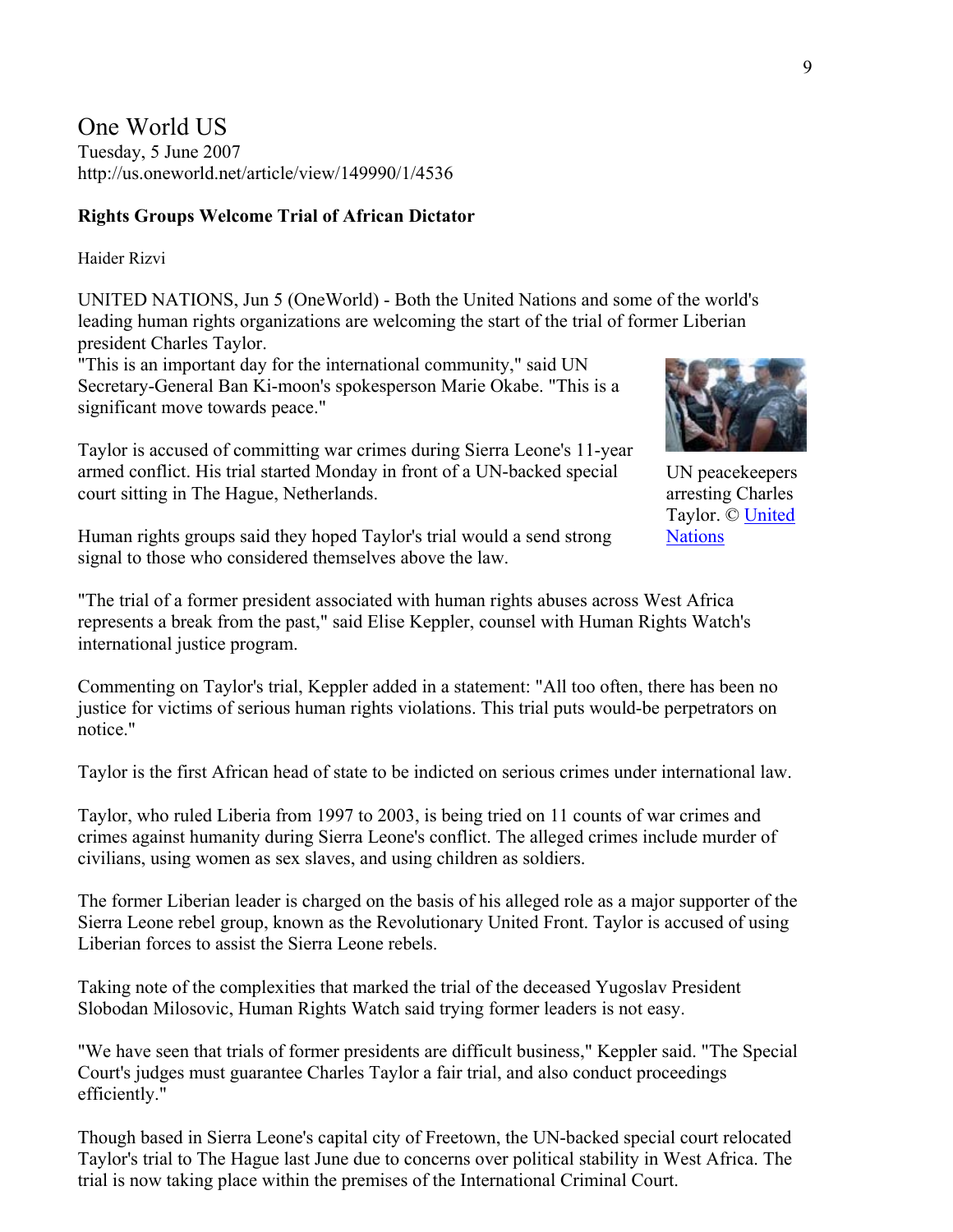On Monday, for his part, Taylor refused to attend his trial, saying it would not be fair because he only had one defense lawyer. Judge Julia Sebutinde ordered the trial to continue without Taylor, amid intense protests from his lawyer, Karim Khan. Some reports say Taylor's counsel walked out, defying the judge's order to stay seated.

Those watching the case closely say the court proceedings are likely to last between a year and 18 months, and Britain has offered to oversee Taylor's imprisonment if he is convicted.

The Special Court trying Taylor is composed of Sierra Leonean and international judges. It does not have its own mechanism to imprison those it condemns.

The Special Court was established in 2002 by agreement between the UN and the government of Sierra Leone. The court has a mandate to prosecute those responsible for serious violations of international humanitarian law and Sierra Leonean law that took place in the country since 1996.

As many as eight men associated with the warring factions during the conflict are currently being tried in Freetown by the Special Court. Most of the cases are near completion and the judges are expected to issue verdicts in the next couple of months.

Taylor fled to Nigeria, where he was granted freedom in exile, soon after the court unsealed the indictment against him in June 2003. He was surrendered for trial in March 2006, however.

Following the Special Court's request to relocate the trial, the Netherlands agreed to the trial being held in the Hague, but on the condition that Taylor leave the country after a judgment is delivered.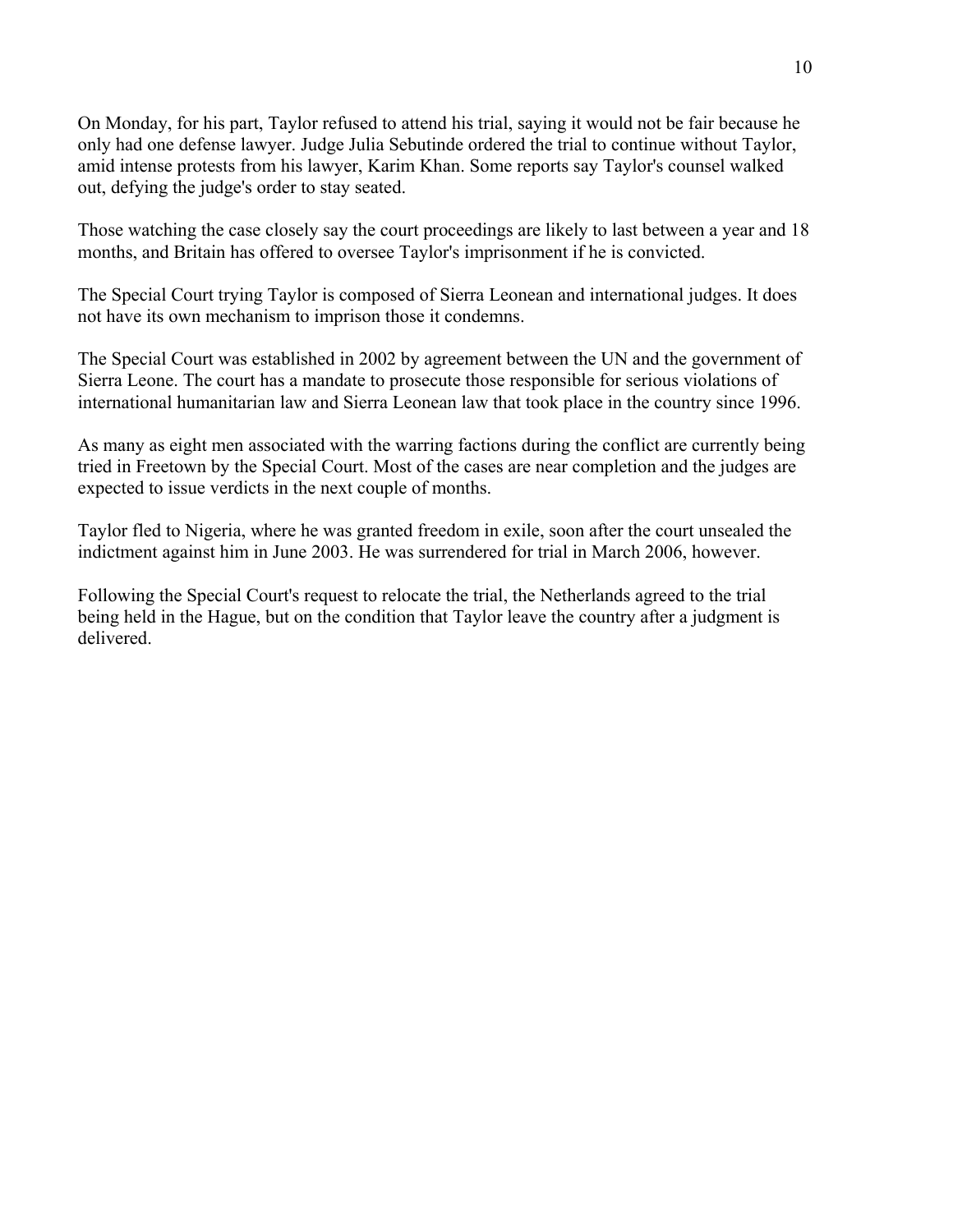Metro New York Wednesday, 6 2007

## **Atrocity on trial**

#### **Stakes high as ex-Liberian leader faces war crimes charges**

by jason notte / metro new york

For the record... Elise Keppler, counsel for Human Rights Watch's International Justice Program

INTERVIEW. In late-1990s Sierra Leone, civilians had limbs hacked off and eyes gouged out and saw women raped and forced into sexual slavery by rebel forces.

The man who Special Court for Sierra Leone prosecutors say armed and oversaw the Revolutionary United Front (RUF) — former Liberian President Charles Taylor — is now the subject of a ground-breaking war crimes trial at the Hague. Elise Keppler, counsel for Human Rights Watch's International Justice Program, who attended the first day of Taylor's trial on Monday, said the 11 charges against him that include the recruitment of child soldiers and the seizing of diamonds mined by slave laborers may be just the beginning for Taylor — who has also been linked to crimes in his own Liberia, Ivory Coast and Guinea.

#### **What are the stakes in the trial against Charles Taylor?**

The prosecutors are looking to prove that he instigated this campaign of terror and attempted to take over Sierra Leone. They indicated that they intend to show his participation in the crimes not physical participation, but that he ordered the crimes and aided and abetted the crime. They noted that the evidence was "overwhelming" in regard to aiding and abetting war crimes, crimes against humanity, covering rapes, murder, abduction and child recruitment.

#### **What if they fail?**

They said in the event that they were not able to prove beyond a reasonable doubt that there was more direct participation, there is overwhelming evidence of Taylor in his role as a superior having known about the crimes and not preventing and punishing them. I think that the reality is that these are complicated cases and proving war crime and crimes against humanity — which are systematic crimes — is going to be necessary linking these crimes to Taylor.

What is the mood in Freetown as Sierra Leone watches this case?

I spoke to a Sierra Leonean journalist who was at the trial Monday and he intended to report back to about 20 radio stations. My sense has always been that there's been a lot of interest in this trial. When I was in Freetown in 2004-2005, the fact that Taylor had not surrendered seemed to be incredibly significant in undermining the work of the Special Court. Taylor, given his role as a former head of state and someone associated with crimes across west Africa, really captures the interest of people throughout Sierra Leone and other places.

With Zimbabwe's leader Robert Mugabe also facing criticism for human rights violations, what message does this trial send to other African leaders?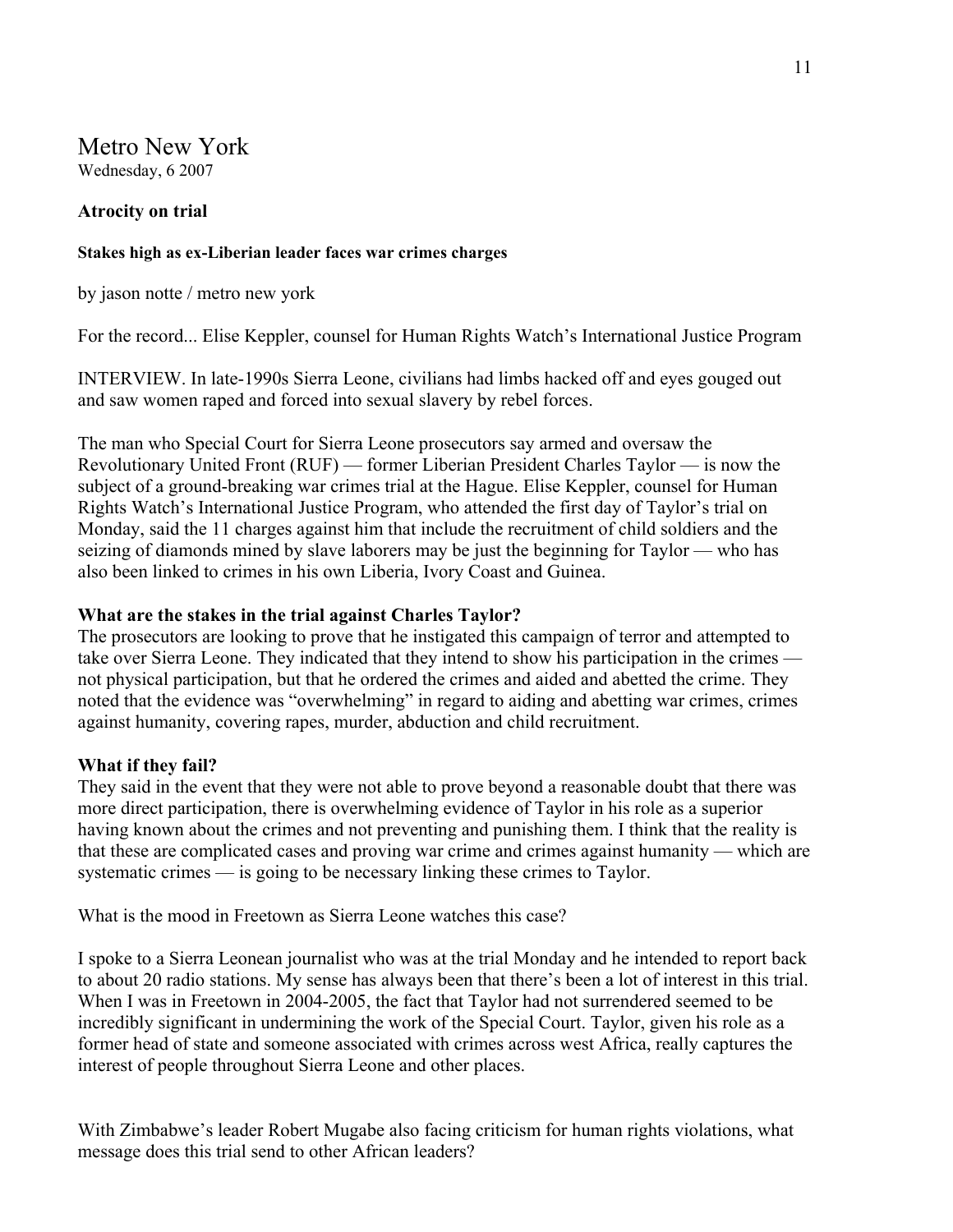I think the key is that this trial sends a strong signal that no one is above the law, to the extent that if there is evidence that leaders from that group have committed serious crimes, there has to be justice for those crimes — that the days of impunity for the most serious crimes are winding down.

## **Taylor facts**

Who is Charles Taylor? From 1989 to 1997, Taylor led the National Patriotic Front of Liberia (NPFL), a rebel group that sought to unseat Liberia's then-president using child soldiers and brutal abuse of civilians. Taylor was elected president in 1997 and served through 2003, when he was forced out by rebel forces in the Liberian capital of Monrovia. Forces under Taylor's command have also been implicated in supporting and participating in armed conflicts, crossborder raids and human rights abuses

in neighboring countries, including Sierra Leone, Guinea and Ivory Coast.

## **What is he charged with?**

• Five counts of war crimes: terrorizing civilians, murder, outrages on personal dignity, cruel treatment, and looting;

• Five counts of crimes against humanity: murder, rape, sexual slavery, mutilating and beating, and enslavement; and

• One count of other serious violations of international humanitarian law: recruiting and using child soldiers.

How long will the trial last? The trial has been adjourned until June 25. The Special Court's prosecutor, Stephen Rapp, has estimated that Taylor's trial will last between 12 and 18 months.

Information courtesy of Human Rights Watch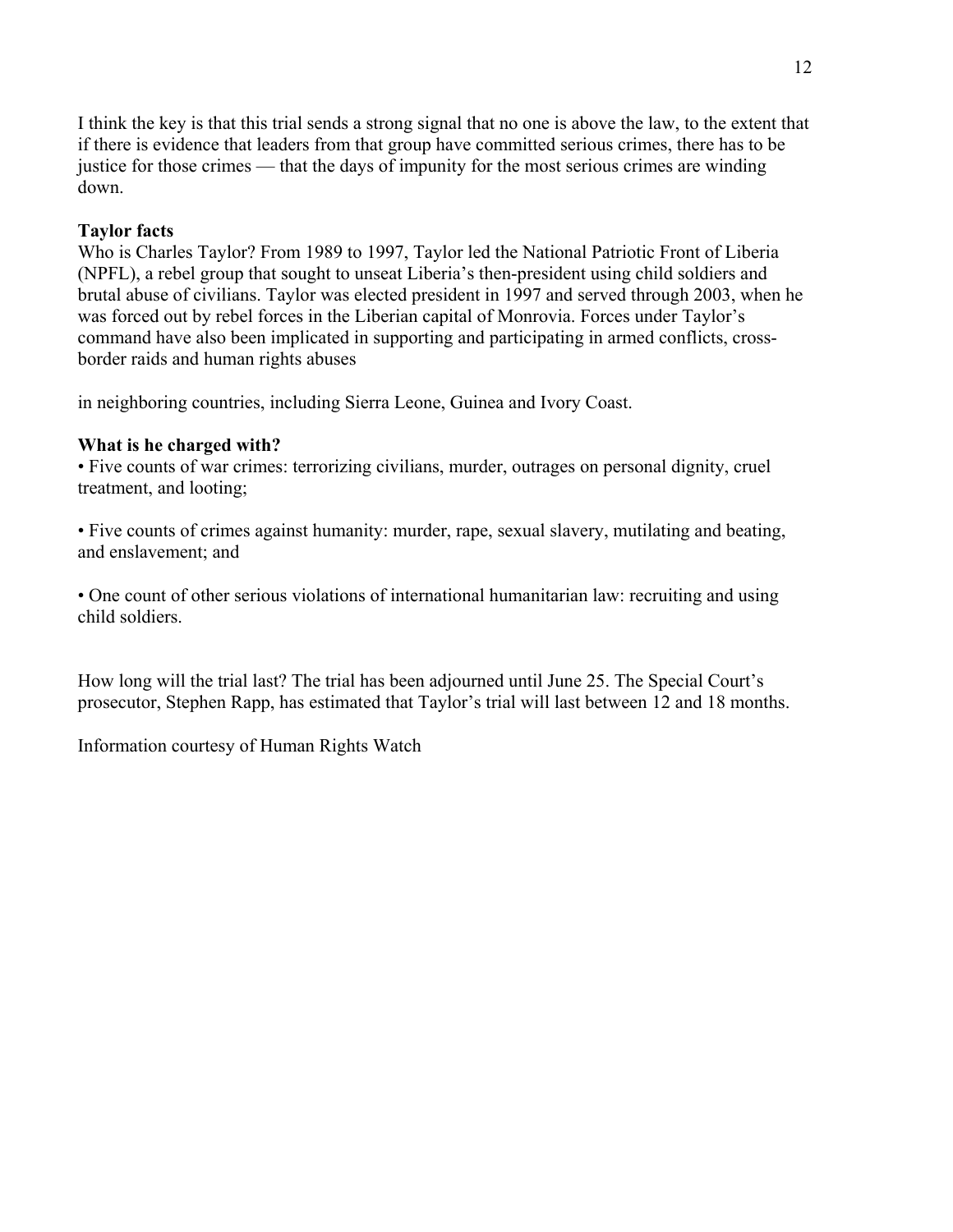## World War 4 Report

Tuesday, 5 June 2007 http://www.ww4report.com/node/4019

#### **Charles Taylor defies war crimes trial**

#### Submitted by Bill Weinberg

Former Liberian president Charles Taylor refused to attend the opening of his trial at The Hague for war crimes both in Sierra Leone, where he is accused of supporting a brutal guerilla movement. In a letter, read by attorney Karim Khan, Taylor said: "I am driven to conclude that I will not receive a fair trial before the Special Court at this time and I must decline to attend hearings... I cannot take part in this charade that does injustice to the people of Liberia and the people of Sierra Leone."

The lettter protested: "I have only one counsel to appear on my behalf against nine on the prosecution team. This is neither fair nor just... I am driven to conclude that I will not receive a fair trial before the Special Court at this time and I must decline to attend hearings."

Khan told the Special Court on Sierra Leone that Taylor also "terminated his instructions to [his] legal counsel" and asked his defense team to cease to represent him. "He will represent himself," Khan told the court.

Taylor has denied all of the 11 charges he faces of war crimes and crimes against humanity. His hearing was moved from Freetown, Sierra Leone's capital, to The Hague for security reasons. Prosecutors say he waged "a campaign of terror against the civilian population of Sierra Leone" by arming and training Sierra Leone's Revolutionary United Front (RUF). The decade-long civil war in Sierra Leone, fueled by the illicit diamond trade, left at least 60,000 dead and thousands mutilated with limbs, ears or noses cut off. Under the deal to relocate the trial to the Netherlands, Taylor will serve his sentence in a British prison if convicted.

Khan repeatedly complained that he did not have enough time or resources to properly prepare for the trial, and also protested against the change of venue. Human Rights Watch stressed that it was important that the trial stay accessible to people in the region. "People in West Africa need to know what's happening in Taylor's trial," said Elise Keppler of Human Rights Watch's international justice program. (AlJazeera, June 4)

See our last post on West Africa.

See our special report on the Charles Taylor trial.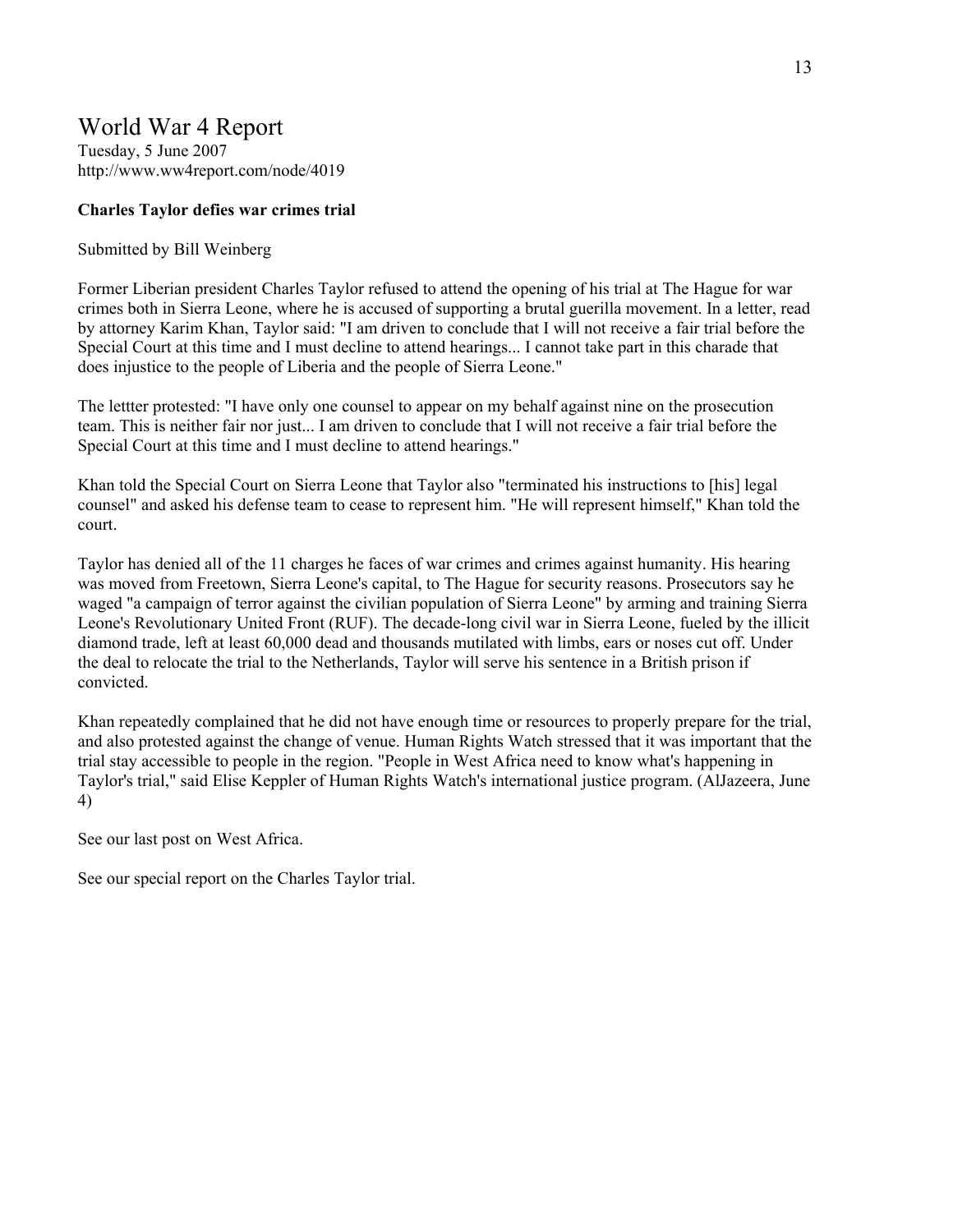Time Tuesday, Jun. 05, 2007

## **Tell Charles Taylor We're Surfing...**

## By Johnny Dwyer

Joe Brown doesn't know much about Charles Taylor, blood diamonds, or the International Criminal Court at The Hague where Taylor faces charges of crimes against humanity. But he does know where to find some of the best surfing breaks in Liberia. "The waves are just coming down. But they are very good in Robertsport," says Brown, 13, as he peels his lunch of raw cassava in water from the Atlantic. "Sometimes it gets as big as a tree. People surf here every weekend. White people. And we have our own surfboards. I surf myself."

Brown sits in the sand in a green Adidas soccer jersey, tan swimming trunks and blue flip-flops, staring out at the tepid surf off a beach where 10-foot barrels regularly break. Like many Liberian children, his gaze suggests he has seen more horrors than most of the world's 13-year-olds. Early in 2003, his family made their escape from Robertsport along this immaculate stretch of coast, walking the beaches all the way to the capital, Monrovia. They were escaping the rebel group LURD, Liberians United for Reconciliation and Development, which had overrun the town and set up a regional headquarters. Rebel fighters moved into local homes, took local women as their "wives" and made children carry equipment and weapons. The Brown family decided they'd be safer in the capital, even though it was held by Charles Taylor's forces.

After the war, they returned to Robertsport, fishing mackerel and farming cassava to survive. For young Joe, the end of the fighting meant going back to school — and, when visiting American surfers left him and other locals several boards in 2005, a new pastime.

When he's not in class, Joe — a Congo, or direct descendant of freed American slaves — can be found here, with his friends, on Cassava Beach. There's not much else to do in Robertsport, some 50 miles west of Monrovia, where hillside villas and 19th century churches decay in the tropical heat.

On this weekend day, Joe and Morris Gross, 11, also a Congo Liberian, ask several off-duty development workers whether they could borrow their spare boards to surf. The surfers decline, perhaps observing the boundaries that many Westerners set between themselves and the local population — or maybe they were disturbed by the fact that Brown had appeared on the scene clutching a shattered light bulb.

Recently, he snapped the fins on his board on the black rocks that poke out of the water near some of the best breaks. With no surf shop in this tiny nation where the unemployment rate is 85% and where 39% of the population is lacking a safe water supply, Brown could only watch longingly as the NGO-workers dropped in on the day's waves.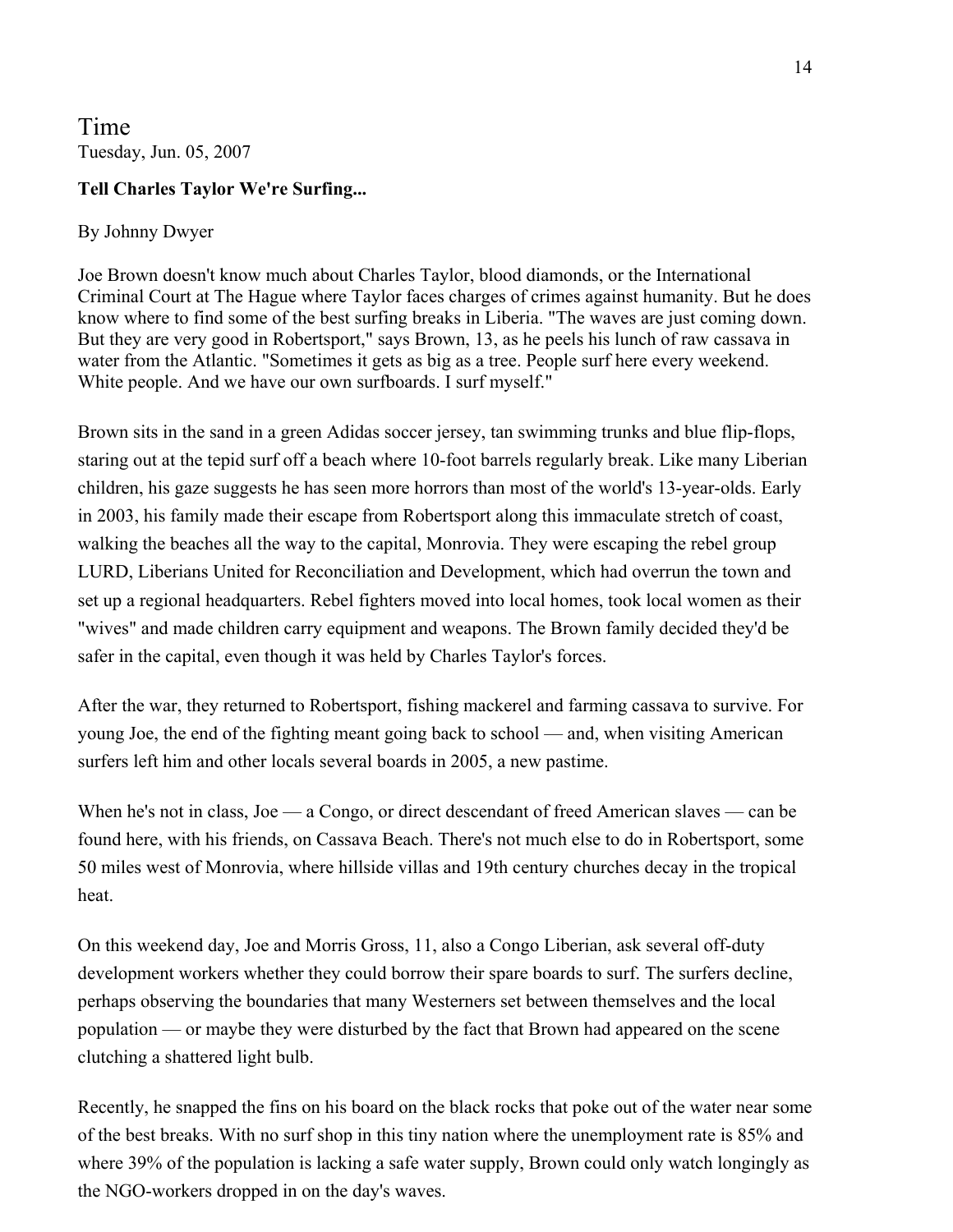"When these guys ding their boards up, they put 'em back together with tree sap and packing tape," says surfer Luke Deese, 31, a teacher from Eugene, Oregon, who runs a bachelor's degree program in Monrovia. "You work with you've got."

But surfing isn't the only reason Brown and his friends are on the beach. When the ocean calms, he joins other men and boys as they haul massive nets onto the beaches. One head of mackerel will bring in 1000 Liberian dollars, or about \$1.30. On a good week he can net 35 fish. On a bad week — when the waves kick up and fishing becomes impossible — he goes surfing (if he can find a board).

At day's end, a boat with sails stitched together from rice bags passes over the horizon. The sun would set soon, leaving Robertsport — like much of this nation — pitch dark, save for the few buildings equipped with generators.

Brown follows the Western surfers back to their SUVs, hoping to make some change carrying their boards. In a few weeks, the rainy season will begin and the waves will peak. Brown pins his hopes on the reappearance of his American benefactors.

For now, with a broken board and some of the best waves in Africa, Brown could only watch and wait. "Life," he says, "is hard." In a nation so broken by brutality, where the victims and perpetrators of the crimes for which Taylor is being tried continue to mingle on the streets and in the corridors of power in Monrovia, it is Joe Brown and his generation that carry its best hopes.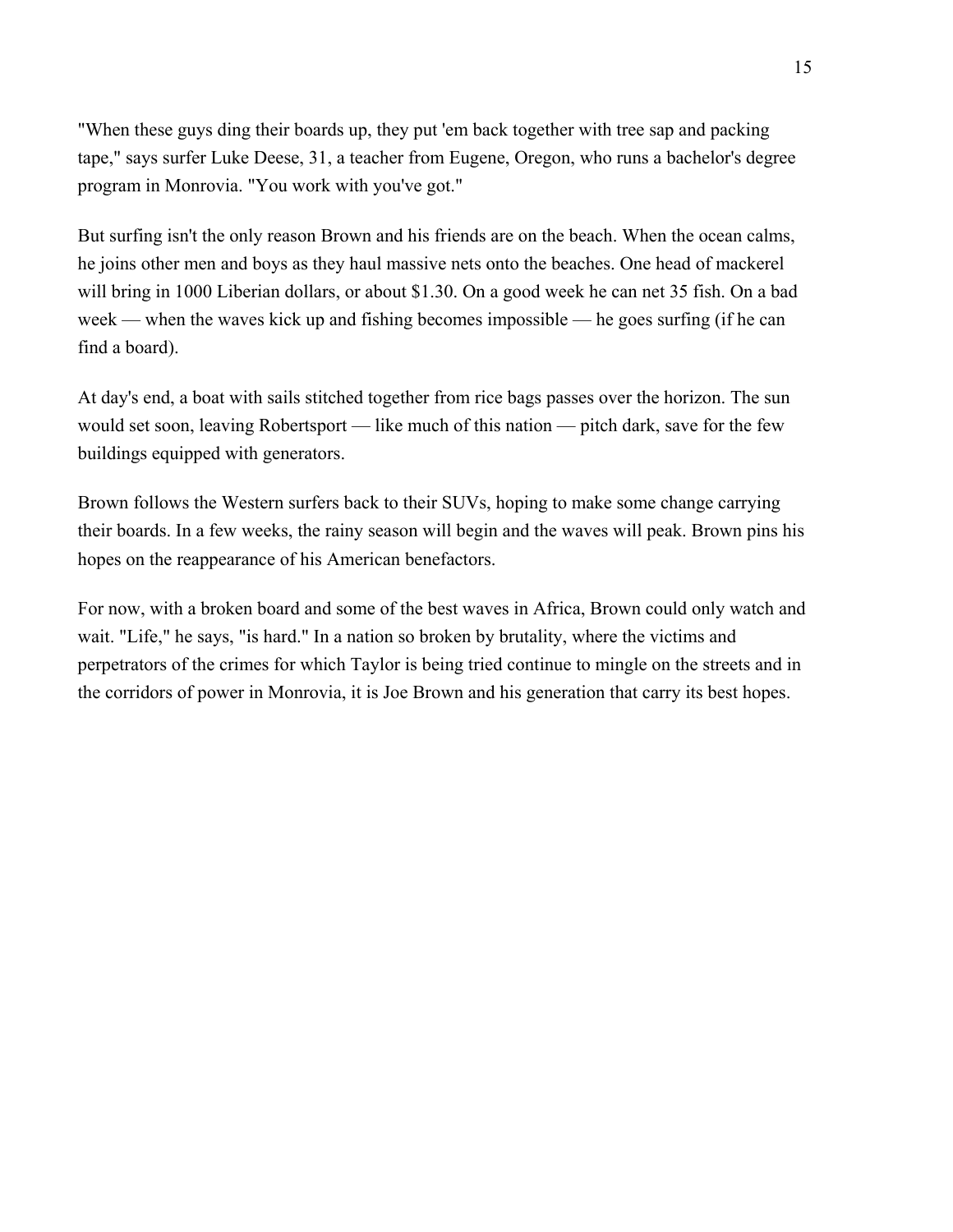## The Analyst (Monrovia)

Tuesday, 5 June 2007

## **Dramatic Start of Taylor's Trial**

In a dramatic opening to the Charles Taylor trial yesterday, the man long-awaited to face justice in the dock in The Hague failed to show up.

And his lawyer, Karim Kahn, interrupted the opening statement of the Special Court for Sierra Leone's Chief Prosecutor, Stephen Rapp, by clumsily walking out of the courtroom in defiance of a court order to continue representing Taylor for the day - in an unexpected move; Taylor sacked Kahn and asked to represent himself.

Rapp, and his Sierra Leonean colleague, Mohammad Bangura, continued to methodically present the prosecution case, reading out prepared statements across the room from an empty defense section - bar the court-appointed duty counsel, Mr. Jallow, who throughout the proceedings continued to sit back in the second row from where Kahn originally sat, and three seats back from the gallery.

Jallow, from the Special Court's Principal Defender's office, was appointed by the Chamber to represent Taylor in the absence of the accused, and after Kahn walked out despite a threat of contempt of court by presiding judge, Julia Sebutinde.

## **Opening Statement**

Despite the drama, the main event of the day should have been the opening statement by the prosecution team. Rapp and Bangura, regardless of the rocky start, appeared un-phased and continued with their opening statement, which was divided into three main parts:

(1) An overview of the history;

(2) A description of the crimes with which Taylor has been charged; and

(3) A description of the forms of individual liability for which Taylor could be held responsible.

In a nutshell, the key elements of the Prosecution case included:

\* Charging Taylor with five counts of crimes against humanity, five war crimes counts and one count of other serious violation of international humanitarian law.

The Prosecution laid out a case which placed Taylor was at the center of a systematic campaign of terror waged against civilians in Sierra Leone after November 30, 1996, which included murder, rape, sexual slavery, amputation of limbs; looting; setting fire to property and conscription of child soldiers.

\* While Taylor could be held responsible for participating in a variety of ways in these crimes including through command responsibility and by acting in concert with others in a joint criminal enterprise - the Prosecution emphasized the "overwhelming" evidence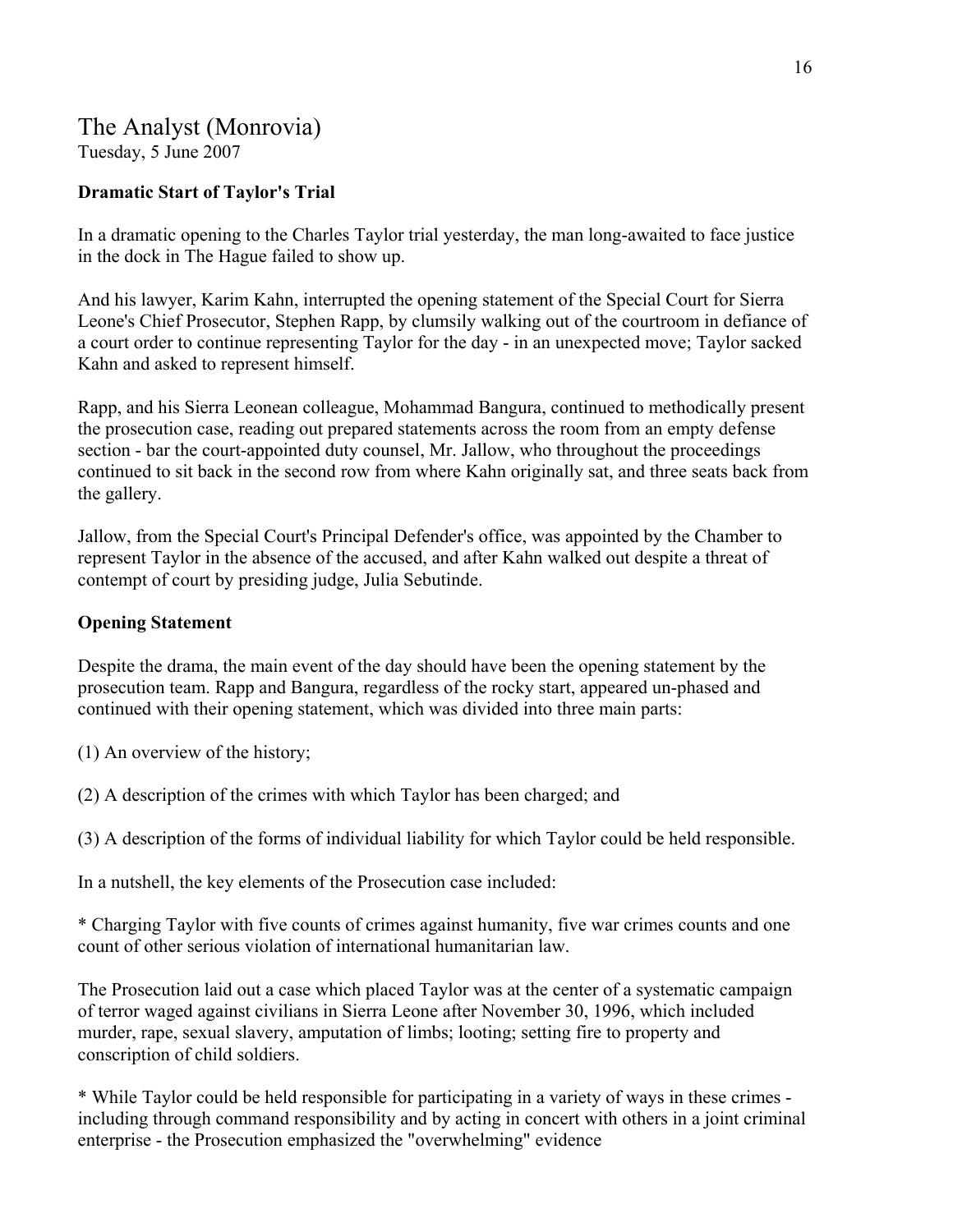indicating Taylor had "aided and abetted" the crimes set out in their case by providing financial and other support to the rebel army (the Revolutionary United Front or RUF) and its collaborators in the attacks (the Armed Forces Revolutionary Council (AFRC) - a group comprised largely of former Sierra Leonean Army soldiers) and other Liberian fighters. Taylor's support allowed these groups to undertake systematic attacks against the Sierra Leonean population.

\* Taylor, the Prosecution argued, was not only on notice about the fact there crimes had been committed, but had the intent to further them through his active support and encouragement.

\* Rapp and Bangura outlined Taylor's key subordinates, or "leaders in the bush," and their efforts to wreak havoc in Sierra Leone in order to fuel a war in which diamonds - and natural resource wealth - played a major role.

\* Bangura provided a graphic account of specific crimes, including the plight of amputees, who were told to go to Sierra Leonean President, Abdul Tejan Kabbah, to ask for new hands.

\* He also laid out a system of extreme sexual abuse and violence, which saw women having to make strategic choices "that no woman should ever have to make." One victim, Bangura said, described her treatment as being like a "football on a field".

\* Rapp closed by stating that the Taylor trial demonstrated that courts are willing to uphold the law, no matter how high level the alleged perpetrators are. Bangura finished his statement with a Sierra Leonean saying - that "no matter how long the night is, light will come" - today, he said, the court was starting to shed light on Taylor's alleged crimes.

## **Taylor's No-Show and Kahn's Walk-Out**

The somber prosecution statement, largely read from notes on the desk in front of them, provided a semblance of normality to proceedings which were book-ended with surprising twists.

In front of two court galleries, packed in with close-to-capacity crowds - including the two former Special Court prosecutors (Desmond De Silva and David Crane); the former Registrar (Robin Vincent) and International Criminal Court Judge Navanethem Pillay - Kahn shook slightly as he began to read out a letter from Taylor.

The letter, in short, stated that Taylor would terminate his participation in the trial by dismissing his lead-counsel. Due to inadequate time and facilities to prepare a case, Taylor believed he could not get a fair trial.

The letter, which Judge Sebutinde truncated by giving Kahn two minutes to explain why his client was not in court, stated that Taylor chose "not to be a figleaf of legitimacy for this court." Kahn described a series of complaints Taylor had, including:

\* Taylor's unmet request to speak with the Special Court's Principal Defender, Vincent Nmehielle, on a matter so confidential that he had not shared it with the trial chamber when he had raised it at a prior status conference.

\* The inadequacy of facilities and time to prepare. Kahn argued he had not been afforded office space and had been working from local bars and cafes between June 2006 and March 2007 in The Hague. (The Acting Registrar, Herman von Hebel, rebuffed this claim later in the day, telling the court that Kahn at all times had offices available to him In Freetown and The Hague).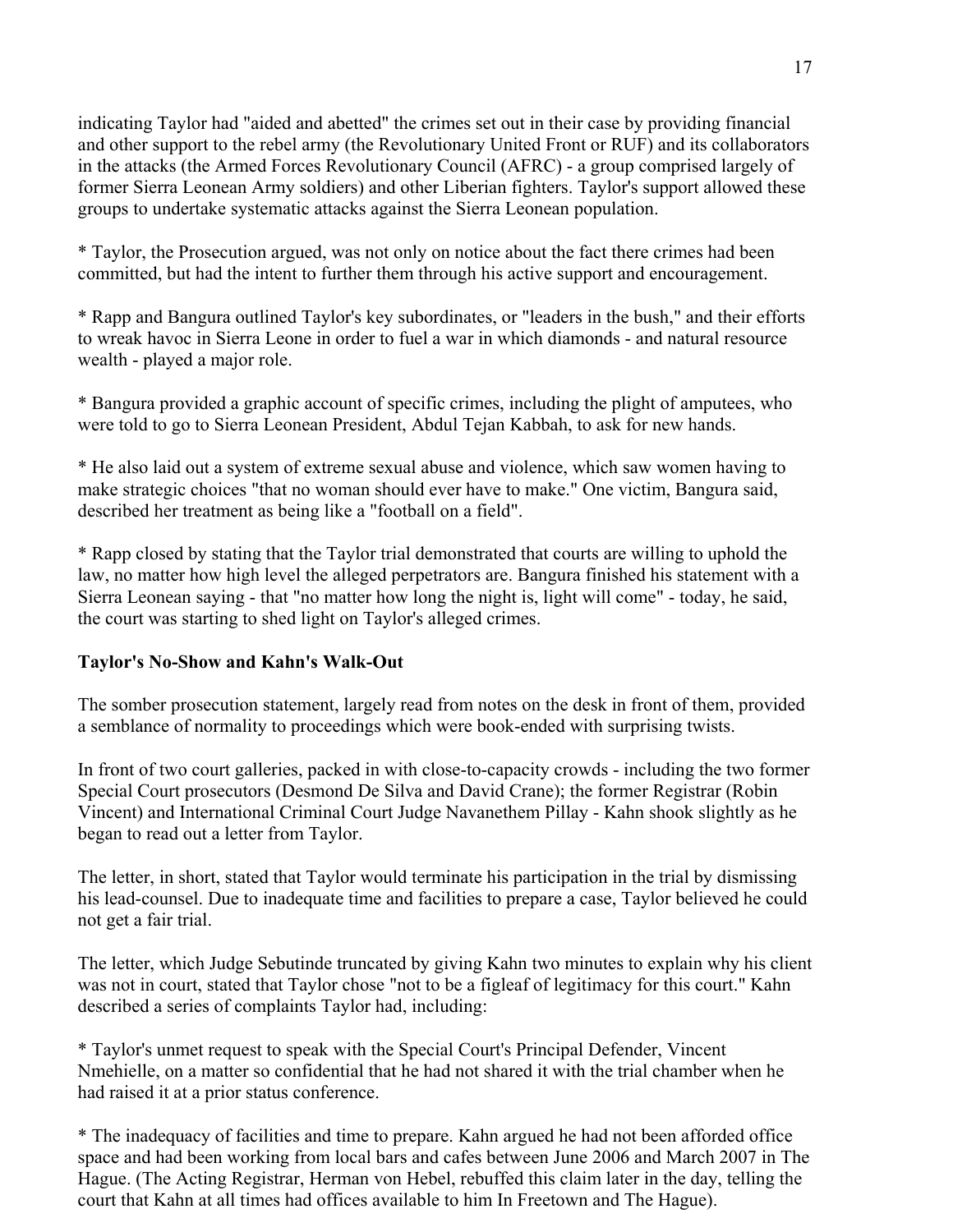\* The inequality-of-arms in team composition. Kahn, standing alone (bar for Mr. Jallow from the Principal Defender's office) intended to make his presentation one of optical contrast, as he made his points standing alone, across the room from the Prosecution team, who had seven of its nine lawyers in court today (the prosecution's lead lawyer, Brenda Hollis, was absent, along with another team member).

Yet when asked about the composition of his team, Kahn admitted to having two legal assistants, one part-time pro bono assistant in Monrovia, and one international and one Liberian investigator.

Distinguishing Taylor's stance from that of Slobodan Milosevic - the former Yugoslav President who faced trial at the International Criminal Tribunal for the former Yugoslavia (ICTY) and refused to recognize the court's authority over him - Kahn stated that Taylor did recognize the jurisdiction of the court.

Kahn's presentation was marked by increasing tension with Presiding Judge Sebutinde. She sighed loudly and reprimanded Kahn after he interjected without the court's permission; she chided him for speaking too fast for the translators; and after he started to walk out of the courtroom during Rapp's presentation, she told him to take his seat and asserted that "sanity will return to this court."

She repeatedly asked him to comply with the court's order to continue to represent Charles Taylor despite the fact that his client had sacked Kahn as counsel. This increasing tension culminated in a threat of contempt leveled at Kahn, as he rose from his seat, collected his books and notes, bowed to the judges and clumsily tried to open the back door (which was locked).

The judge called him back, but Kahn refused to sit and continue, saying he was "not trying to be difficult but to be principled," apologized to the court for the disruption, and left by a different (unlocked) back door at the far left rear of the courtroom.

Five minutes later, a security guard came back and collected Kahn's suit jacket he'd left behind. Only a green highlighter and a stack of papers with yellow post-it notes sticking from the top, remained as a reminder of Kahn's presence. They were gone when the court resumed after lunch.

The judges returned to this dramatic event at the end of the day. Judge Sebutinde told the courtroom - the gallery of which had dwindled to less than half of the original crowd - that she was concerned about the fair trial rights of the accused.

She said Taylor had been denied the opportunity to have the "bare minimum" needed to address his concerns, and this was fraught with potential to delay the trial. She stated that if the delay does impact the trial, it will be the responsibility of the Registry. Judge Sebutinde laid down two court orders directed at the Registry:

1. Given Taylor's request to meet with the Principal Defender was "a reasonable one," the Registry was directed to immediately facilitate the Principal Defender's travel to The Hague to meet with Taylor.

2. The Registry was to ensure Taylor had adequate facilities in accordance with Article 7 of the Special Court's Statute without further delay.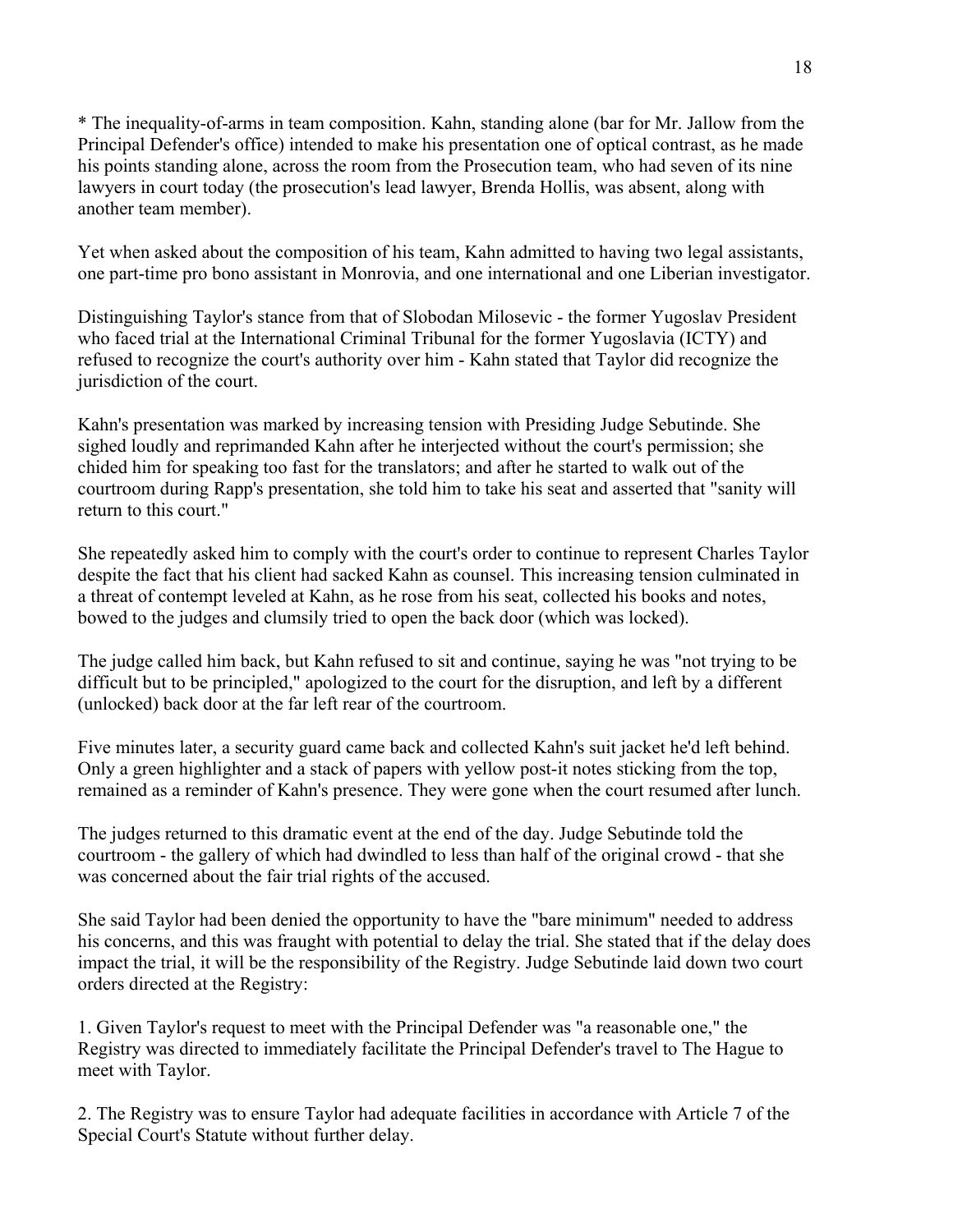The Prosecutor, in a statement to the press conference held after the day's events, told a room of international reporters that "His [Taylor's] rights are not being violated by the court. His rights are being violated by himself."

## **Taylor's Letter to the Special Court**

Former Liberian President Charles Taylor, in a letter dated June 1, 2007 and forwarded to the Judges of the Special Court, intimated that it was with sadness and regret that he was writing to inform the judges that he no longer feels able to attend and participate in the trial against him at the Special Court for Sierra Leone.

He then blamed his sadness on what he called the confidence that he once had in the court's ability to dispense justice in a fair and impartial manner, which over time, had proven to be misplaced.

Taylor, who said that he believes everyone deserves justice, maintained that Liberians and Sierra Leoneans also deserve justice for the many years of tragic sufferings that they have undergone. To him the African continental independence had been pyrrhic; and that he did not rule out the modicum of justice that belongs to him.

Recounting what he refers to as his sacrifices to peace, he said that he relinquished the Presidency of Liberia, accepted exile in Nigeria in order to ensure Liberians would no longer suffer war.

"As I said on 7 August 2003, when I left Liberia, I relinquished the presidency because I could no longer preside over the suffering and humiliation of the Liberian people," the former leader of Liberia recalled.

He then gave an indictment of the Special Court stating that the court had not demonstrated itself capable of delivering justice. The form of justice that Taylor seeks must be one that is blind; one that pursues truth, one that is fair and immune to politics.

He ruled out any justice that 'preordains convictions' and one that emaciates his defense to the extent that he is unable to launch an effective defense. But implicit in this charge of Taylor is that he has already been convicted before the commencement of the trial process.

He completes the justice argument with the belief that all his rights to a fair trial have been thrown to "the wind of in a headlong rush to trial."

"It seems apparent that there is a plain desire to reach pre-determined decision of guilt in haste and without due regard to even the most basic fair trial rights as enshrined under international law," he claimed in his short letter to the judges of the Special Court.

According to the detained former leader, Article 14 of the ICCPR and Article 7 of the African Charter on Human Rights and People Rights provide for the equity of arms between parties.

He then showed that the Special Court's administration had been so dilatory that he had only one counsel to appear on his behalf. "One counsel against a Prosecution team of nine lawyers: This is neither fair nor just. It is astonishing that, as the custodians of fairness, the Trial Chamber is prepared to countenance this position," he maintained.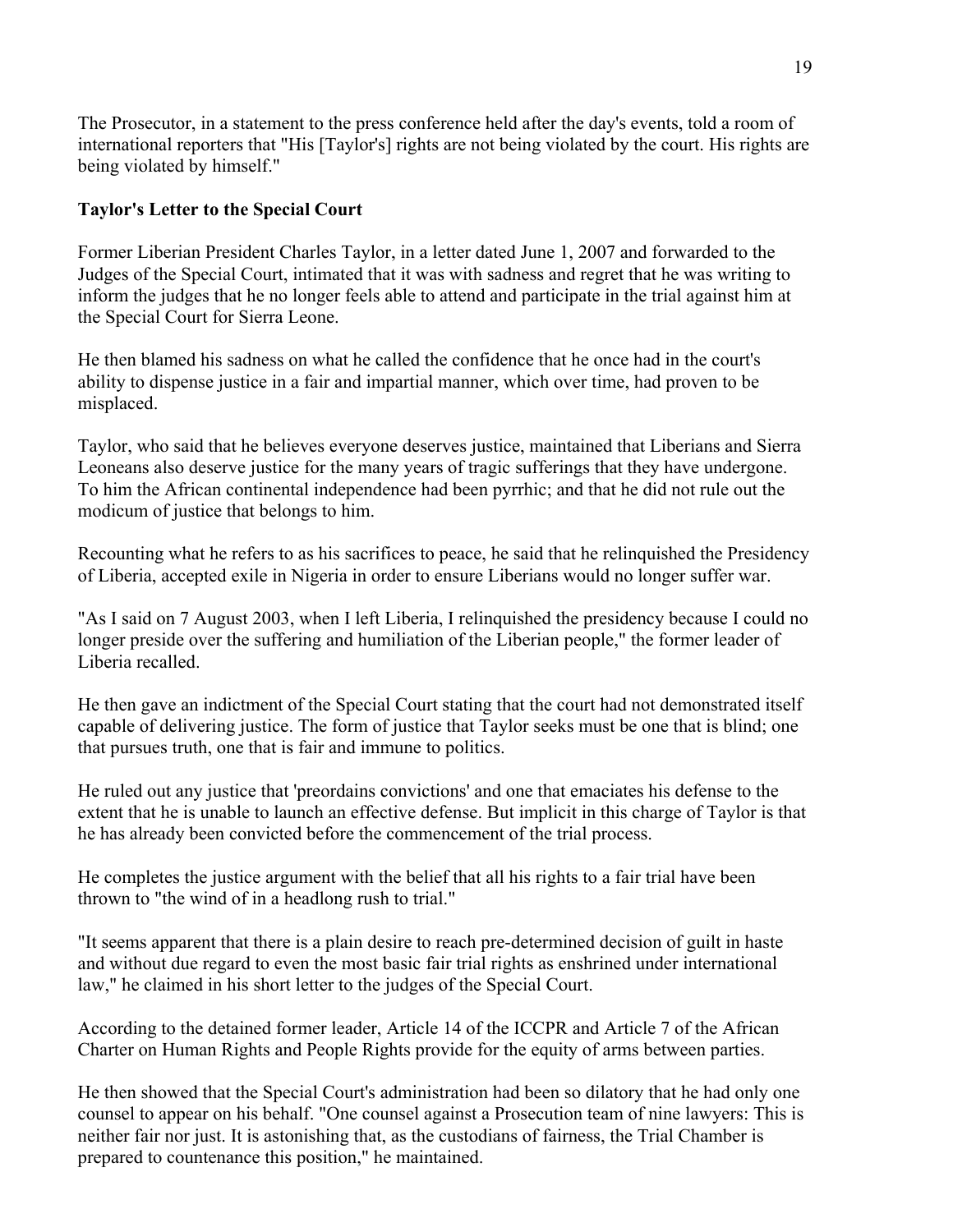He blamed the huge volume of evidence gathered against him as possible due to the number of lawyers on the prosecution team. He sees his one lawyer to the nine prosecution lawyers as a factor that prevented his lawyer from reviewing the volume of materials to do proper defense of his interest.

Taylor further charged that his legal representative had not been provided adequate time and facilities as guaranteed under Article 14 of ICCPR and Article 7 of the African Charter, claiming that the numerous Defense requests for proper time to prepare had been ignored.

The defendant then presented a technical matter dwelling on law to the effect that his lawyer's preparations for trial had been frustrated by "the insidious presence of a camera in conference facilities in of his detention unit, overseeing meetings between lawyer and client that are supposed to be privileged and confidential."

To him this camera insertion in his unit seriously resulted to frustrating and hampering defense preparations for trial. He claimed that the problem persisted continuously for three months, but that the Court only granted an 18-day extension for defense preparation.

"My transfer to The Hague has left me cut off and in almost total isolation from family and those closest to me. Their visits to The Netherlands are restricted to one visa being issued to one visitor at a time, for a maximum period of two weeks" he said.

Based on these and other circumstances, Taylor claimed that the Special Court's administration was ill prepared to handle a trial of the magnitude in The Hague and is unwilling or unable to perform its basic functions.

"Despite this, the Court advances with great haste to trial without any regard to the most fundamental procedural safeguards," he added.

He then concluded by resolving that for all the reasons, he was driven to the conclusion that he would not receive a fair trial before the Special Court at the point in time and has great regret that he must decline to attend any further hearings in this case until adequate time and facilities are provided to his defense team and until other long standing reasonable complaints are dealt with.

Taylor then said that it followed that he must terminate instructions to his legal representatives in this matter. Despite my complete confidence in their ability and competence, I must ask that they cease to represent me before the Special Court and instructed them accordingly.

He then said that he could not participate in a charade of injustice to the people of Sierra Leone and Liberia, and the people of Africa; and do a disservice to the international community in whose name the court claims to speak. I choose not to be the figleaf of legitimacy for this process.

He then concluded by hoping and praying for a fair trial that would perhaps bring to an end cycles of injustice. "I stand ready to participate in such a trial, and let justice be done, for myself, and for those who have suffered far more than me in Liberia and Sierra Leone, Taylor said in closing his brief letter.

But be it as it may, the letter of Charles Taylor does not change the organic issue of his formulating a means of responding to the court charges under the circumstances. The grave charges levied by the court under eleven categories are so pungent that no amount of excuses based on procedural differences will suffice but cooperation.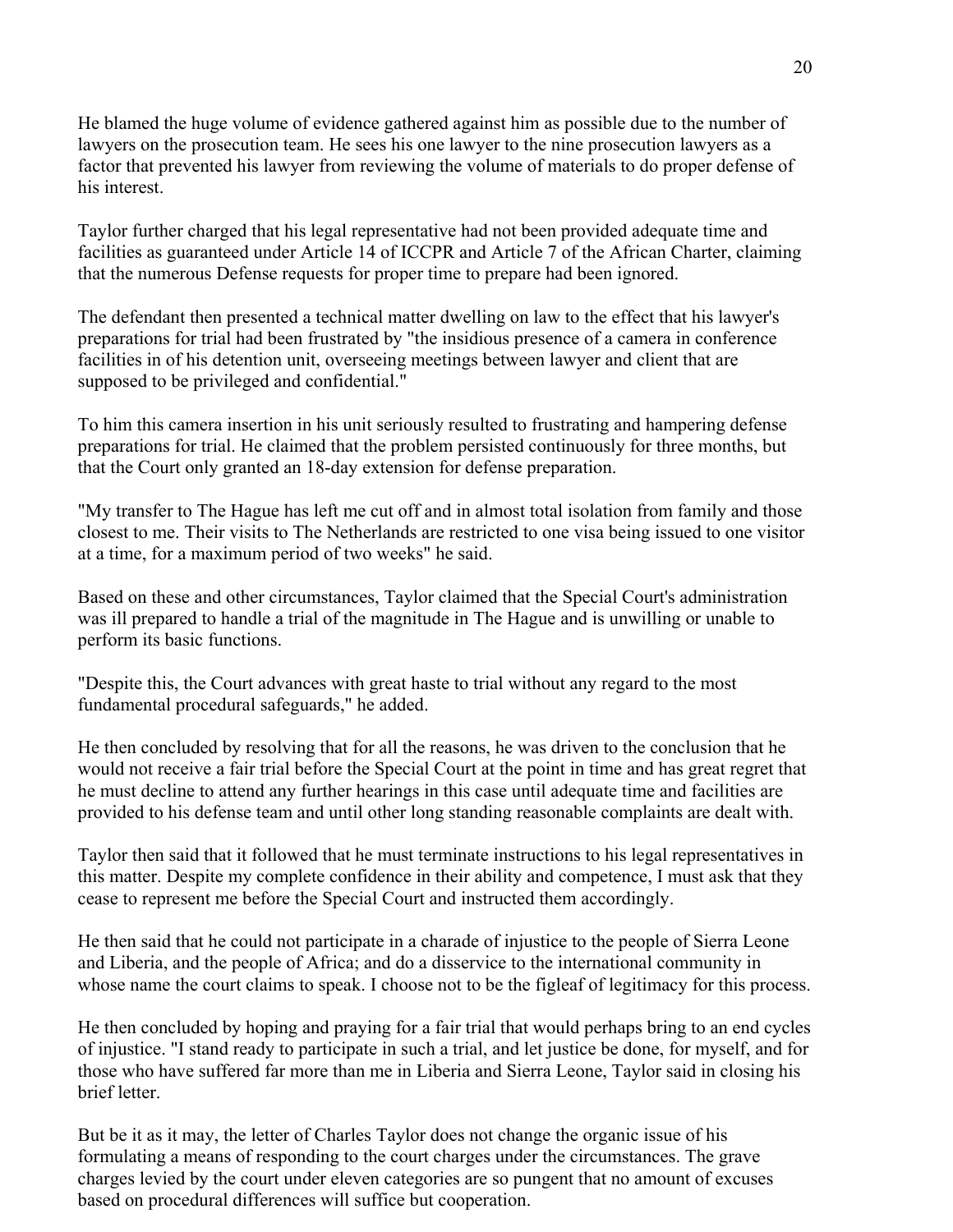Observers are of the view that instead of trying to prove confrontational to the court and its officials, he must be seen taking more proactive approaches in talking or coming to the court to show his reservations over the next 18 months.

For obvious reasons, the number of lawyers available to the court may not be known or even if known, may not be available on gratis for representing the war crimes indictee.

## **Mr. Charles Taylor's Letter (Full content)**

1 June 2007

Justice Julia Sebutinde

Presiding Judge

The Special Court of Sierra Leone

Termination of Representation

It is with sadness and regret that I write to inform you that I no longer feel able to attend and participate in the proceedings against me before the Special Court for Sierra Leone. Sadness, because at one time, I hoped and had confidence in the court's ability to dispense justice in a fair and impartial manner. Over time it has become clear that such confidence is misplaced.

Every one deserves justice. The people of Liberia and Sierra Lone, who for too many years have undergone tragic sufferings, deserve justice. The people of Africa, for whom the promise of independence was only pyrrhic, deserve justice. And I too, deserve at least the modicum of justice.

I've always, in my small way, been wiling to make sacrifices for peace. I relinquished the presidency of Liberia, and accepted exile in Nigeria, to ensure that the people of Liberia would no longer suffer war. As I said on 7 August 2003, when I left Liberia, I relinquished the presidency because I could no longer preside over the suffering and humiliation of the Liberian people.

Till date, the Special Court has not demonstrated itself capable of delivering justice. Justice is blind. Justice pursues truth, Justice is fair. Justice is immune to politics. It is not justice to preordain convictions. It is no justice to emaciate my defense to an extent that I am unable to launch an effective defense. It is no justice to throw all rights to a fair trial to the wind in a headlong rush to trial. It seems apparent that there is a plain desire to reach pre-determined decision of guilt in haste and without due regard to even the most basic fair trial rights as enshrined under international law.

Article 14 of the ICCPR and Article 7 of the African Charter on Human Rights and People Rights provide for the equity of arms between parties. Today marks the start of the trail against me. The Special Court's administration has been so dilatory that I have only one counsel to appear on my behalf. One counsel is against a prosecution team of nine lawyers. This is neither fair nor just. It is astonishing that, as the custodians of fairness, the Trial Chamber is prepared to countenance this position.

Given the size of the Prosecution team, it is not surprising that it has been able to produce a seemingly never-ending volume of materials to be considered in this case. The limited defense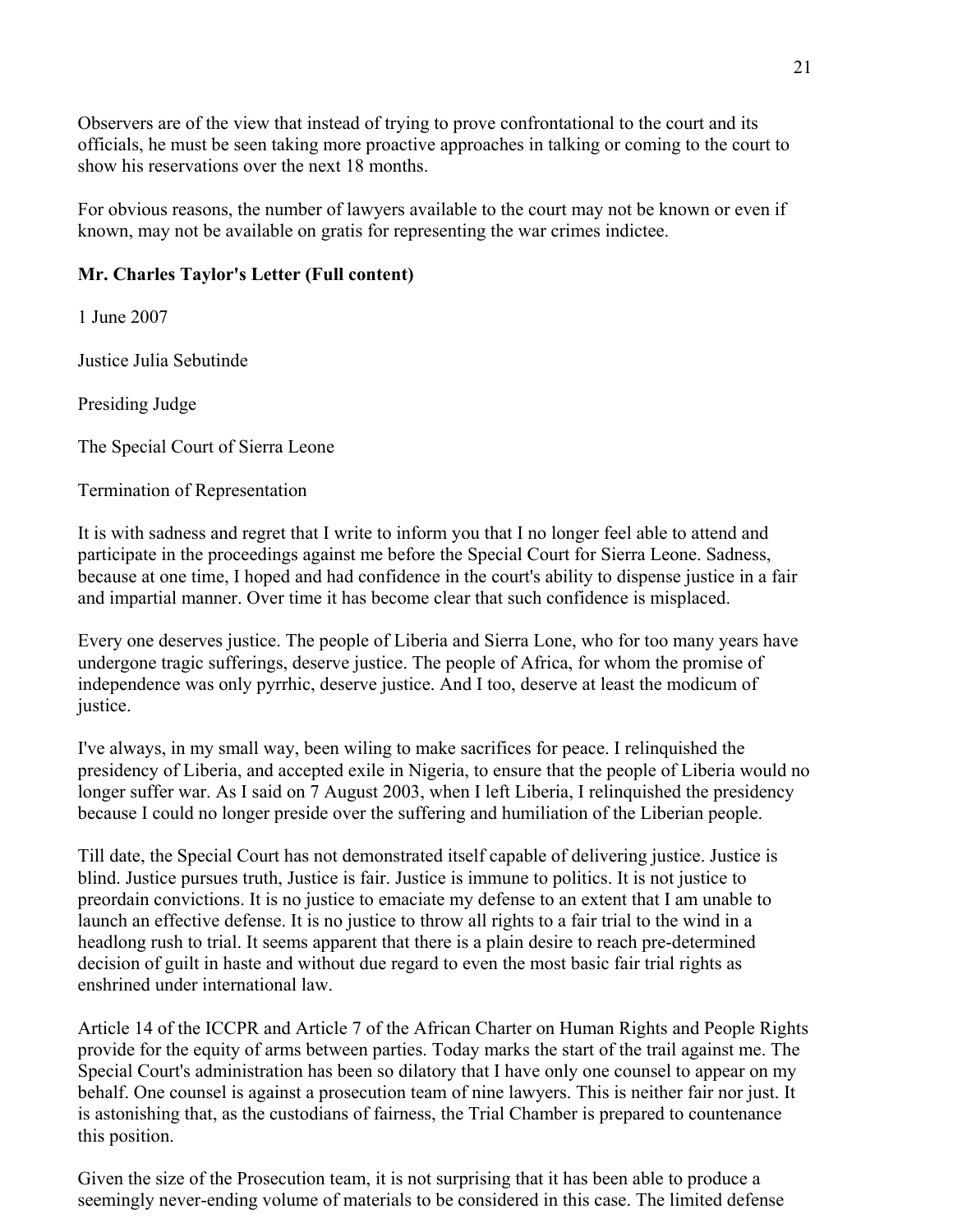resources have made it impossible to review all of this material and has distracted from the proper preparation of my defense. My legal representative has not been provided adequate time and facilities as guaranteed under Article 14 of ICCPR and Article 7 of the African Charter. The numerous Defense requests for proper time to prepare have been ignored.

Defense preparations for trial have further been frustrated by the insidious presence of a camera in conference facilities in the Detention Unit, overseeing meetings between lawyer and client that are supposed to be privileged and confidential. The obvious result of this has been to seriously frustrate and hamper defense preparations for trial. The problem persisted continuously for three months, yet the Court granted only an 18-day extension for defense preparation.

My transfer to The Hague has left me cut off and in almost total isolation from family and those closest to me. Their visits to The Netherlands are restricted to one visa being issued to one visitor at a time, for a maximum period of two weeks. The special Court's administration is ill prepared to handle a trial of this magnitude in The Hague and is unwilling or unable to perform its basic functions. Despite this, the Court advances with great haste to trial without any regard to the most fundamental procedural safeguards.

For all these reasons, I am driven to the conclusion that I will not receive a fair trial before the Special Court at this point. It is therefore with great regret that I must decline to attend any further hearings in this case until adequate time and facilities are provided to my defense team and until my other long standing reasonable complaints are dealt with. It follows that I most terminate instructions to my legal representatives in this matter. Despite my complete confidence in their ability and competence, I must ask that they cease to represent me before the Special Court and instruct them accordingly.

I cannot participate in a charade that does injustice to the people of Sierra Leone and Liberia, and the people of Africa; and a disservice to the international community in whose name this court claims to speak. I choose not to be the figleaf of legitimacy for this process. I hope and pray for a fair trial that will perhaps bring to an end cycles of injustice. I stand ready to participate in such a trial, and let justice be done, for myself, and for those who have suffered far more than me in Liberia and Sierra Leone.

Yours Sincerely,

1st June 2007 -  $4.35$  P M.

Charles Ghankay Taylor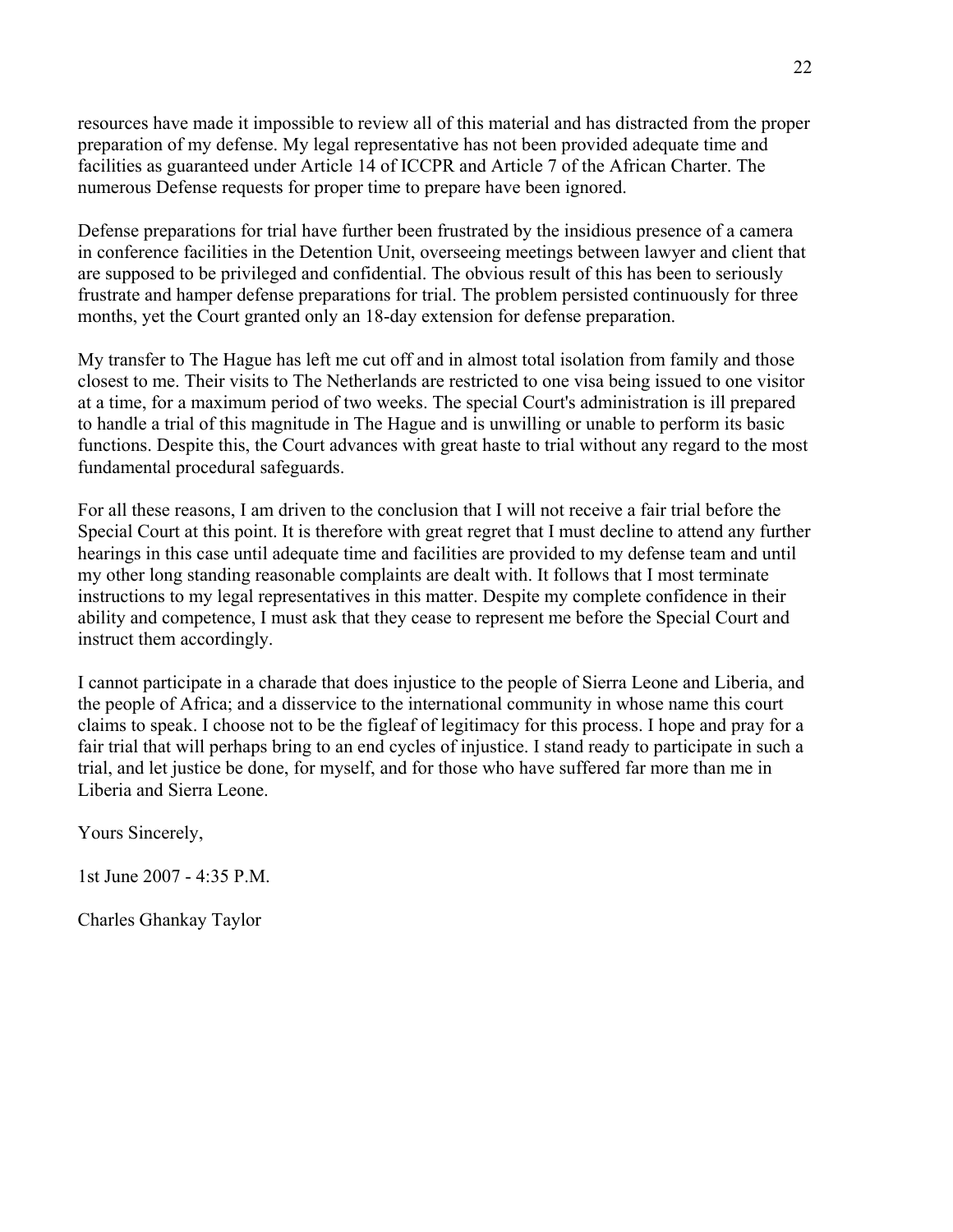## The Inquirer (Monrovia) Tuesday, 5 June 2007

## **CEDE, JPC Welcome Trial**

By C. Winnie Saywah Monrovia

As the trial of former Liberian leader, Charles Taylor begins at the Special Court in The Hague, two advocacy groups and his family are calling on the court to accord the accused a free and fair trial.

The two advocacy groups, the Center for Democratic Empowerment (CEDE) and the Catholic Justice and Peace Commission (JPC), yesterday, raised concerns relative to the trial being free, fair and transparent.

The JPC and CEDE in separate statements said that they are in support of the surrender and the subsequent trial for crimes allegedly committed in Sierra Leone but reminded the Court in The Hague to maintain the "presumption of innocence" which is consistent with the due process of law. They noted that consistent with the due process of law, one is not guilty unless proven.

CEDE in a release issued yesterday said it believes that the trial will provide the former Liberian leader the opportunity to defend himself and that the call for justice by victims of Sierra Leone would be heard.

The release signed by CEDE's Director, Ezekiel Pajibo, said the trial of Mr. Taylor shows a significant departure from the past when leaders committed heinous crimes and went with impunity.

It said that unlike others who think and feel that Mr. Taylor runs the risk of not having a fair trial, CEDE has a complete confidence that the accused will be given a free and fair trial looking at the facilities given him while in detention in the custody of the Special Court in Sierra Leone and the Hague.

CEDE noted that the majority of the Liberians have found relief since Mr. Taylor no longer has the capacity to interfere in their lives and that they can begin to rebuild their lives, knowing that the future is more secured.

"It is clear that the Taylor's trial is indeed a welcome news to a battered country that is painfully beginning the process of returning dignity to its citizens and residents," the release concluded.

Similarly, the JPC in a statement read by its National Director, Augustine Toe at a press conference said the Catholic Commission believes that crimes against humanity and war crimes are serious charges that should not be hanging over the head of a former Liberian leader without the opportunity to vindicate him.

The Commission said it is confident that a fair trial for Mr. Taylor in the Hague for crimes allegedly committed in another sisterly African country will not only contribute and advance the nation's quest for lasting peace and democracy but will address the question of impunity, justice, peace and reconciliation.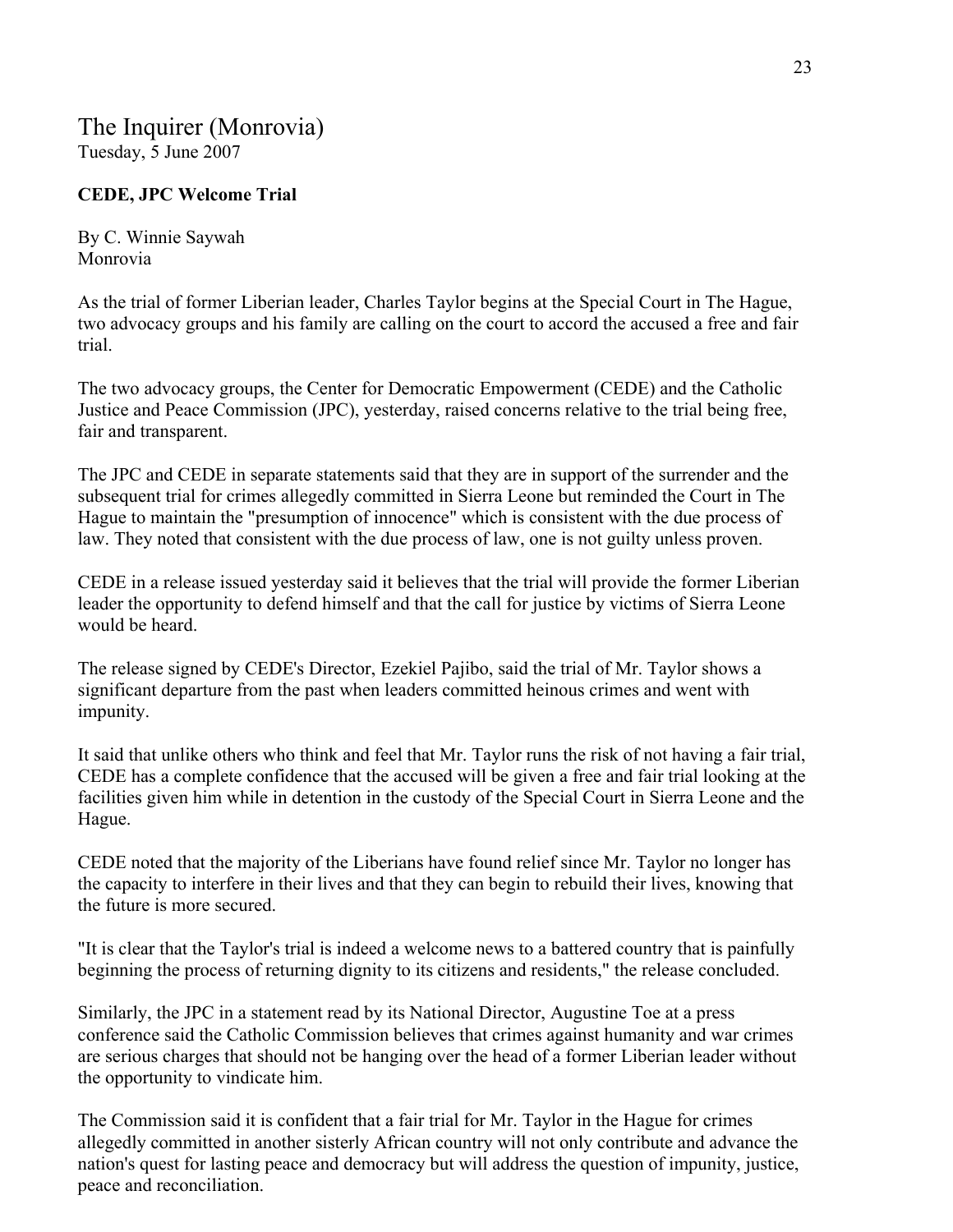The JPC concluded that it is also worried about reports coming from The Hague that the accused is not been given good treatment while in detention. However, the commission said as it is done during the course of the ongoing trial, the commission intends to send a delegation to The Hague to monitor the conduct of the trial and investigate the condition of the accused prison cell.

In a related development, the family of the accused has also raised concerns about the proceedings being held in a foreign land.

In a press statement signed by Mrs. Telma Taylor-Saye, the family revealed that the accused is being prosecuted by two political entities, the Security Council of the United Nations and the Special Court for Sierra Leone.

The family said they are not sure that their father and brother will ever be given a free and fair trial when precedents were set during pre-trial proceedings, which indicated that the outcome of the trial would not be determined, by law but instructions from powerful countries that are determined to bring a guilty verdict against the defendant.

The family of Mr. Taylor is quoted as saying that the ongoing trial is taking a political position because "even before the commencement of said trial, those prosecuting the accused have already established a prison cell where he is expected to waste and rot upon conclusion of the intimidation being mounted by the Special Court and its backers."

The family has meanwhile blamed the Liberian government for not doing anything to request that the rights of Mr. Taylor, a former President, are upheld though he is still facing trial.

They said the nature of falsehood has been displayed against the accused and added, "regardless of the political differences, Mr. Taylor and the present government may have had, the latter is guilty of complicity in the diabolical conspiracy that is being hatched and executed to exterminate the former Liberian leader."

The family has therefore called on ECOWAS and AU to put in place a legal team of experts who will monitor the day- to-day legal proceedings in the next 24 months.

The Taylor family has also admonished the international press to report on the proceedings from the perspective of professionalism and objectivity.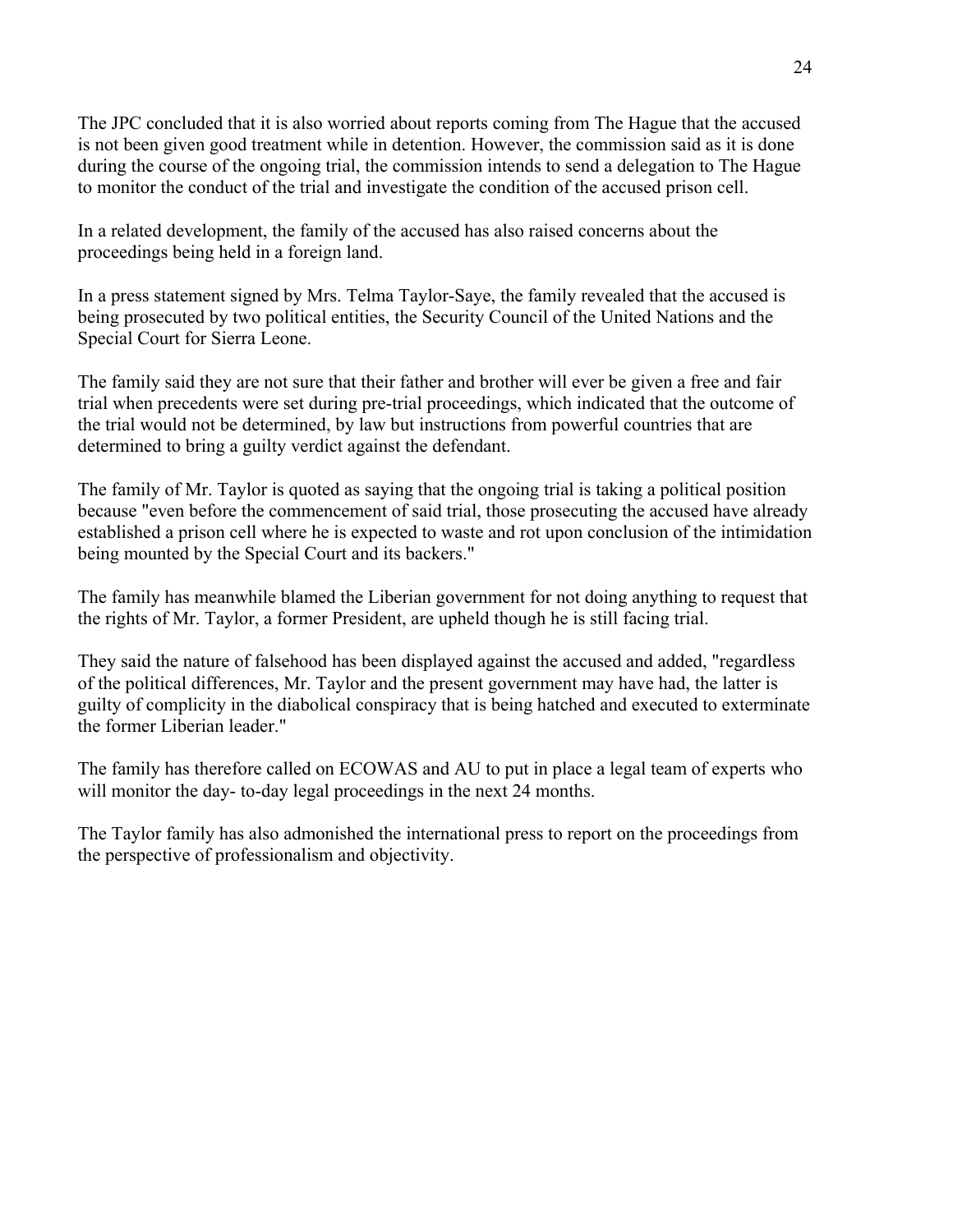

United Nations Mission in Liberia (UNMIL)

## **UNMIL Public Information Office Media Summary 5 June 2007**

*[The media summaries and press clips do not necessarily represent the views of UNMIL.]*

## **International Clips on Liberia**

#### **UNHCR-assisted returns from Sierra Leone set to hit 100,000-mark**

Reuters:(Source UNHCR) June 5 2007 - With today's arrival of a repatriation convoy from Sierra Leone, the number of UNHCR-assisted returns to Liberia will pass the 100,000 mark. The Liberian repatriation has been one of the largest UNHCR operations in Africa for the past two and a half years and it is scheduled to end on 30 June. It will mark the conclusion of large repatriation operations in the West African region. We expect many more Liberian refugees to return before the cut-off date. The landmark convoy carrying 258 returning refugees will cross today from Sierra Leone into **Liberi**a at Bo Waterside border crossing.

#### **Zimbabwe's President Risks Liberia's ex-leader's fate- says minister**

By Bonny Apunyu

(SomaliNet) June 5, 2007: A British Foreign Office minister said on Monday that Zimbabwean President Robert Mugabe risks the same fate as former **Liberian** President Charles Taylor, who is on trial for crimes against humanity.

## **International Clips on West Africa**

#### **Security Council team to leave for Africa June 14**

UNITED NATIONS, June 5, 2007 (AFP) - UN Security Council envoys depart June 14 for African tour that will take them to Ghana, Ethiopia, Sudan, Ivory Coast and the Democratic Republic of Congo (DRC), the council president said Monday.

Belgian Ambassador Johan Verbeke, who presides over the council this month, told reporters here that the mission's first stop on June 15 will be Accra, the capital of Ghana.

#### **Local Media – Newspaper**

#### **Taylor Predicts "Unfair Trial" as Lawyer Walks out of Courtroom**

*(The Inquirer, Daily Observer, The Forum, The News, Heritage, The Informer, The Analyst, National Chronicle, The Forum, New Vision, New Democrat and The Liberian Diaspora*)

- Indicted former Liberian President Charles Taylor boycotted the opening of his war crimes trial Monday and vowed not to attend further proceedings because he lacks confidence in the Special Court for Sierra Leone.
- In a letter read by his court-appointed lawyer who later walked out of the courtroom, Mr. Taylor described his trial as a "charade."
- He dismissed defense attorney Karim Ahmad Khan from the case and requested to represent himself.
- Meanwhile, two advocacy groups, the Center for Democratic Empowerment (CEDE) and the Catholic Justice and Peace Commission (JPC), have urged the Court to accord the accused a free and fair trial.

#### **State University Resumes Classes Following "Violent" Protest**

(*The Inquirer, Daily Observer, The Forum, The News, Heritage, The Informer and The Analyst)*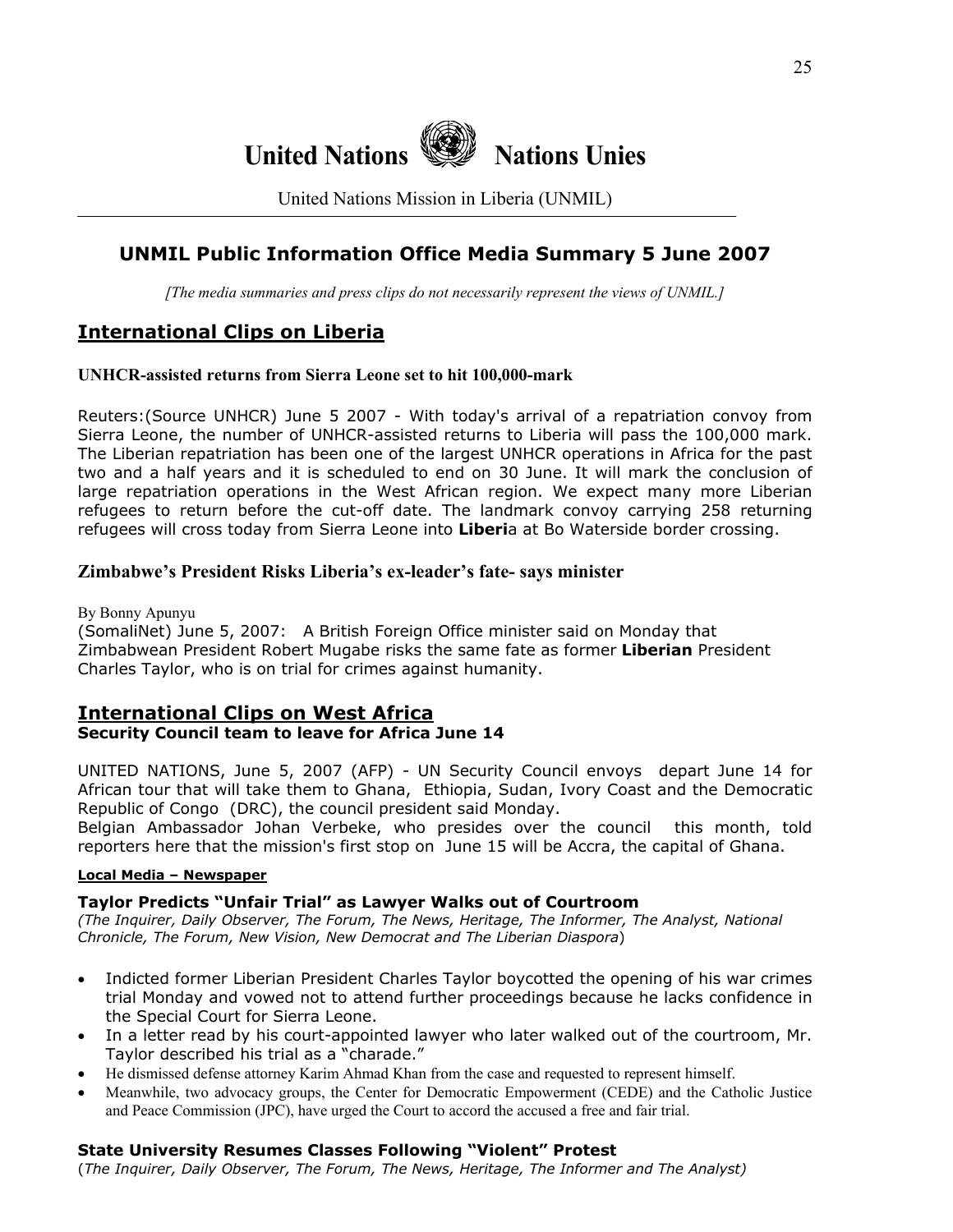- Classes have resumed at the State-owned University of Liberia following what is considered a "violent" student protest which disrupted classes at the University on Monday.
- Science students at the University set road blocks and disrupted classes to protest the lack of busses to take them to the University's Fendell campus, outside Monrovia.
- The resumption of classes follows Monday's meeting between President Ellen Johnson Sirleaf and key stakeholders in the transportation crisis at the University of Liberia.

## **Criminal Gang "Kidnaps" Three Children in Zwedru**

*(The News)* 

- Three children have been kidnapped in Zwedru, Grand Gedeh County supposedly by a criminal gang known as "Eleven Brothers."
- Security concerns have also been reported in Greenville, Sinoe County where residents are said to have formed community watch teams under the supervision of the Liberia National Police and UNMIL to combat crimes in area.
- According to media reports, the residents reached the decision at a town hall meeting last Thursday following threats from "Eleven Brothers" that the group was targeting the City of Greenville.

#### **Local Media – Radio Veritas** *(News monitored today at 9:45 am*

#### **Taylor's Trial Will Continue Despite Absence, Judges Say**

- Judges trying Former Liberian President Charles Taylor say the trial would go ahead despite the absence of Mr. Taylor and his defence team.
- The case was adjourned and would resume on 25 June.
- According to the reports, Judge Julia Sebutinde said the Taylor Defense Team has some points in its demand for better resources and said she was surprised to hear that the defense lawyers were operating from an Internet Café.
- Judge Sebutinde called on the Registrar of the Special Court to put more resources at the disposal of the Taylor Defense Team.

*(Also reported on ELBS and Star Radio)*

#### **Classes Resume at University of Liberia Following Violent Protest**

- In an interview, the Minister of Information, Dr. Laurence Bropleh said classes would continue today at the main campus of the University of Liberia.
- Dr. Lawrence Bropleh said President Ellen Johnson-Sirleaf yesterday met key stakeholders in the transportation crisis at the university and assured that government is committed to finding a lasting solution to problems students face with transportation.
- Students of the Science College yesterday disrupted classes at the university to protest the lack of transportation to take them to the Fendell Campus outside Monrovia.

*(Also reported on ELBS and Star Radio)* 

#### **President Johnson Sirleaf Comments on Visit to Libya**

• Briefing the press yesterday at the Ministry of Foreign Affairs, President Ellen Johnson Sirleaf said her recent visit to Libya was to improve bilateral relations and discuss an agreement for the take over of the Ducor Palace Hotel and the construction of low and medium income housing units in the country.

## **Star Radio***(News monitored today at 10:00 am)*

## **Liberia-Sierra Leone Border to Reopen Friday**

• Making the disclosure yesterday, security authorities of Liberia and Sierra Leone say Friday, June 8 has been set as the date for the re-opening of Mano River Bridge.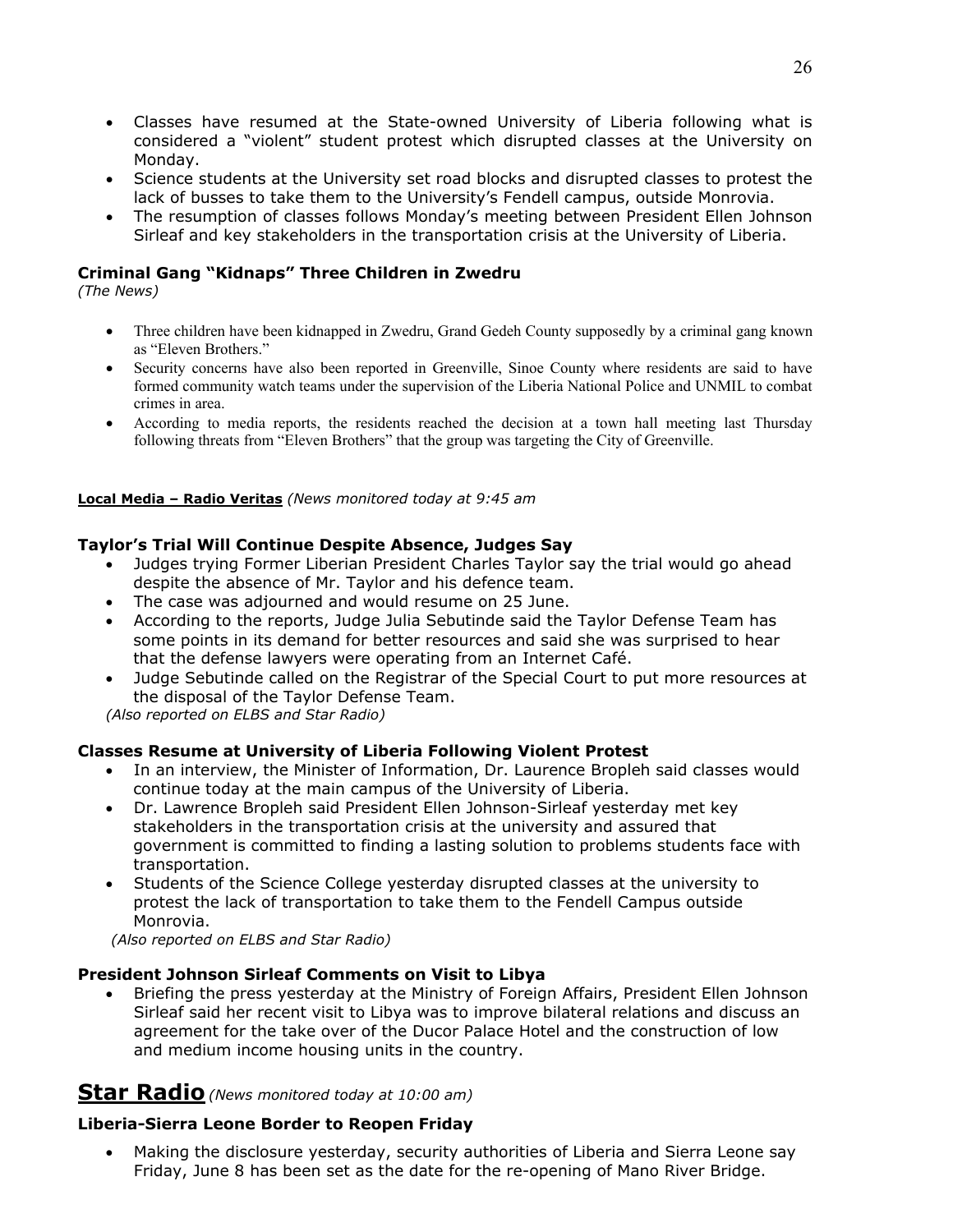- The decision was reached following a meeting held at Bo Waterside on the Liberian side of the bridge.
- The two countries said those conditions including cross-border attacks and drugs trafficking, that led to the closure of the Mano River Bridge no longer exist.
- The Mano River Bridge links the two countries and provides a major route for commercial activities for the people of the region.

*(Also reported on ELBS and Star Radio)*

#### **Prison Officers want Autonomous Status for Correction Bureau**

- In an eight-count recommendation at the close of a one day workshop, correction officers in the country called for the Bureau of Corrections and Rehabilitation to be autonomous.
- The officers said they want to take full responsibility of all prisons in the country and want an increment in their salary to commensurate with officers of the Liberia National Police.
- They urged government to relocate the Monrovia Central Prison to provide for the separation of juvenile detainees from adults.
- The Norwegian funds for human rights provided thirteen thousand dollars for a oneyear project for human rights education for Liberia's security and judicial officers.

*Complete versions of the UNMIL International Press Clips, UNMIL Daily Liberian Radio Summary and UNMIL Liberian Newspapers Summary are posted each day on the UNMIL Bulletin Board. If you are unable to access the UNMIL Bulletin Board or would like further information on the content of the summaries, please contact Mr. Weah Karpeh at karpeh@un.org.*